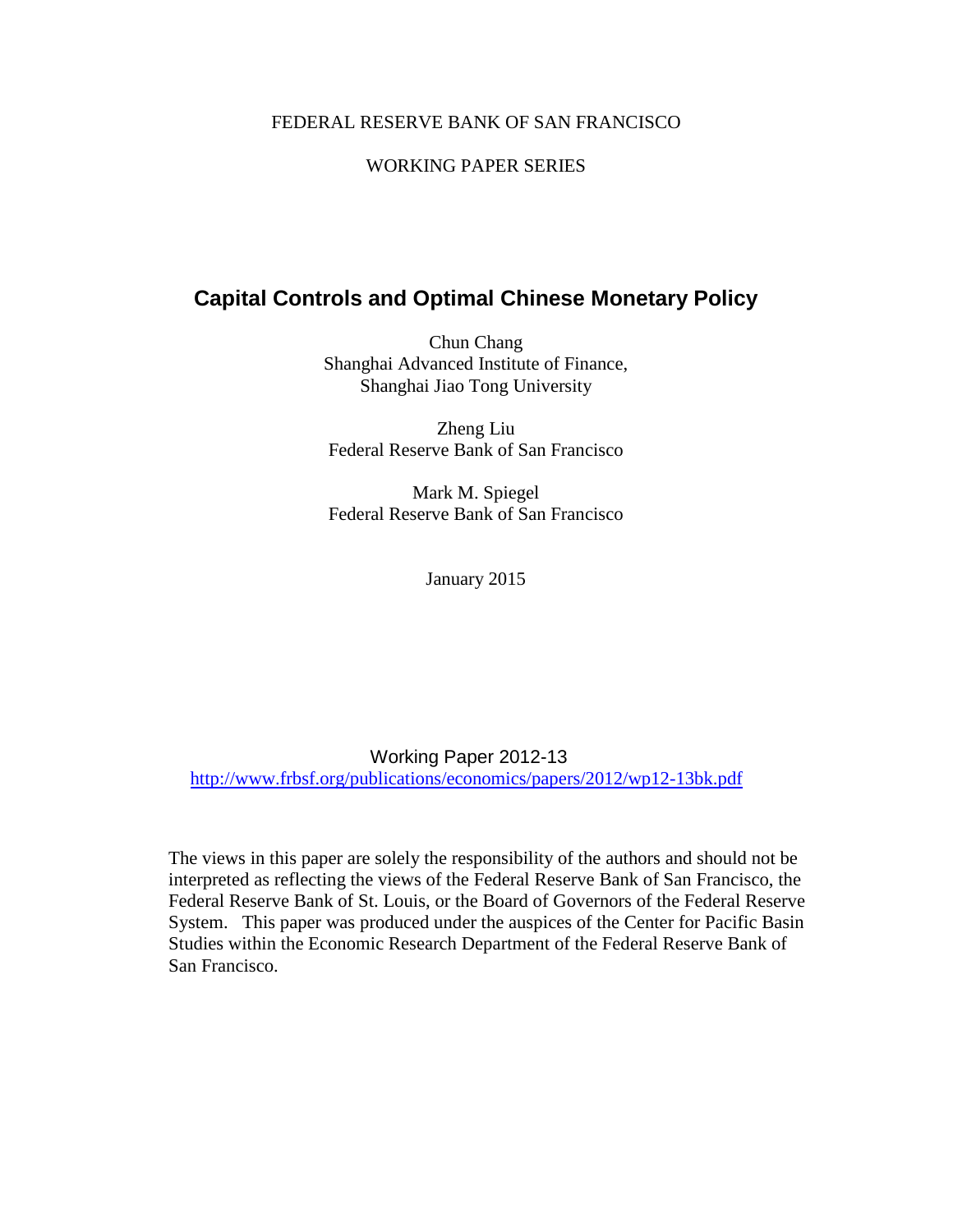# CAPITAL CONTROLS AND OPTIMAL CHINESE MONETARY POLICY

CHUN CHANG, ZHENG LIU, AND MARK M. SPIEGEL

Abstract. China's external policies, including capital controls, managed exchange rates, and sterilized interventions, constrain its monetary policy options for maintaining macroeconomic stability following external shocks. We study optimal monetary policy in a dynamic stochastic general equilibrium (DSGE) model that incorporates these "Chinese characteristics." The model highlights a monetary policy tradeoff between domestic price stability and costly sterilization. The same DSGE framework allows us to evaluate the welfare implications of alternative liberalization policies. Capital account and exchange rate liberalization would have allowed the Chinese central bank to better stabilize the external shocks experienced during the global financial crisis.

Chang: Shanghai Advanced Institute of Finance (SAIF), Shanghai Jiao Tong University; Email: cchang@saif.sjtu.edu.cn. Liu: Federal Reserve Bank of San Francisco; Email: Zheng.Liu@sf.frb.org. Spiegel: Federal Reserve Bank of San Francisco; Email: Mark.Spiegel@sf.frb.org. We are grateful to an anonymous referee for helpful comments and constructive suggestions. We also thank Paul Bergin, Javier Bianchi, Mick Devereux, Charles Engel, Urban Jerrmann, Ding Jianping, David Li, Ying Li, Fernanda Nechio, Glenn Rudebusch, Rob Shimer, Carl Walsh, Jian Wang, Shangjin Wei, Jenny Xu, and seminar participants at the City University of Hong Kong-Bank of Finland Institute Conference on the Renminbi, Claremont McKenna College, the Federal Reserve Bank of San Francisco Center for Pacific Basin Studies Research Conference, the Hong Kong Institute of Monetary Research Conference, the IMF, Shanghai University of Finance and Economics, the Shanghai Advanced Institute of Finance (SAIF), Tsinghua University, UC Davis, and the University of Wisconsin for helpful comments. The views expressed herein are those of the authors and do not necessarily reflect the views of the Federal Reserve Bank of San Francisco or the Federal Reserve System.

Date: January 22, 2015.

Key words and phrases. China, sterilization, capital controls, renminbi exchange rates, optimal policy.

JEL classification: E42, F31, F32.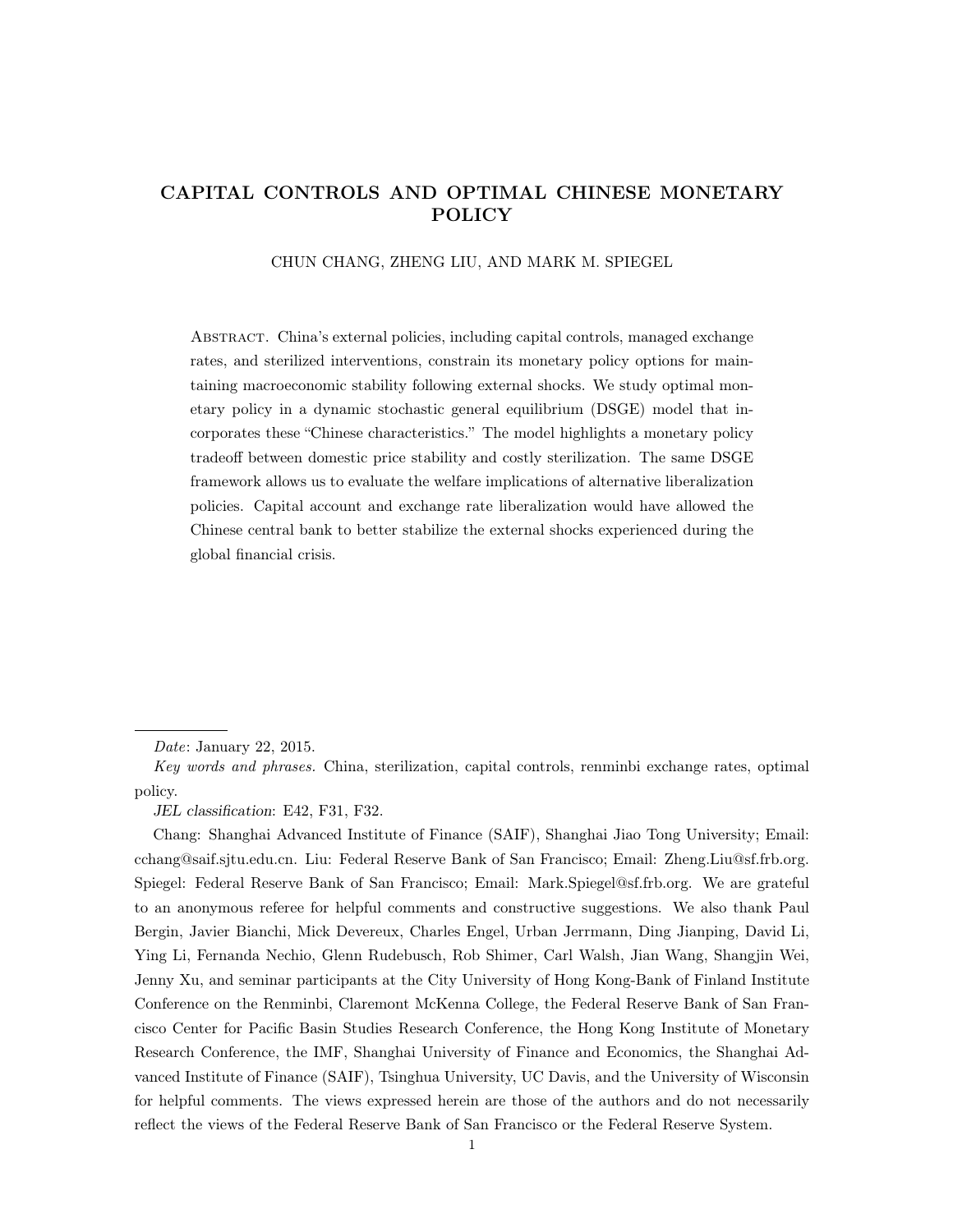#### I. Introduction

China maintains a number of restrictions on its external sector. Its capital account is effectively closed, with tight restrictions on the access of domestic citizens to participation in international asset markets. China also maintains controls over fluctuations in its exchange rates. These restrictions, combined with China's open trade stance and large and persistent current account surpluses pose challenges to the country's monetary policy. Under capital account restrictions, the People's Bank of China (PBOC, China's central bank) intervenes by purchasing foreign-currency revenues from exporters at prevailing exchange rates, with the purchases financed by either issuing domestic currency or domestic bonds. The portion of foreign asset purchases financed by selling domestic bonds is said to be "sterilized," in that it does not result in an expansion of money supply. Given this policy stance, PBOC holdings of foreign reserves have grown rapidly and China's monetary policy has become increasingly sensitive to global financial conditions (see Figure  $1$ ).<sup>1</sup>

To study the implications of China's capital account restrictions for its monetary policy, we construct a dynamic stochastic general equilibrium (DSGE) model. In addition to limited access of private agents to international asset markets, the model features a number of other "Chinese characteristics" that mirror that nation's current unique policy stance, including a nominal exchange rate peg and sterilized central bank interventions.

Unlike the standard DSGE model, portfolio allocations for both the private sector and the central bank are a key part of our model's transmission mechanism and influence monetary policy decisions. To allow for a role of portfolio decisions, the model introduces a wedge into the uncovered interest rate parity (UIP) condition. The model is otherwise similar to the standard DSGE model with sticky prices and optimizing private agents.

The model is used to study optimal monetary policy, under which the central bank maximizes the representative household's welfare. A main finding is that, under the prevailing capital account regime, optimal monetary policy in China involves a tradeoff between sterilization costs and price stability.

Our analysis highlights the impact of this tradeoff for optimal Chinese monetary policy during the 2008-2009 global financial crisis. During that crisis, China faced

<sup>1</sup>With rapidly growing foreign reserves, current account surpluses run by China may require increasingly intensive sterilization to maintain the government's exchange-rate goals [e.g., Glick and Hutchison (2009)].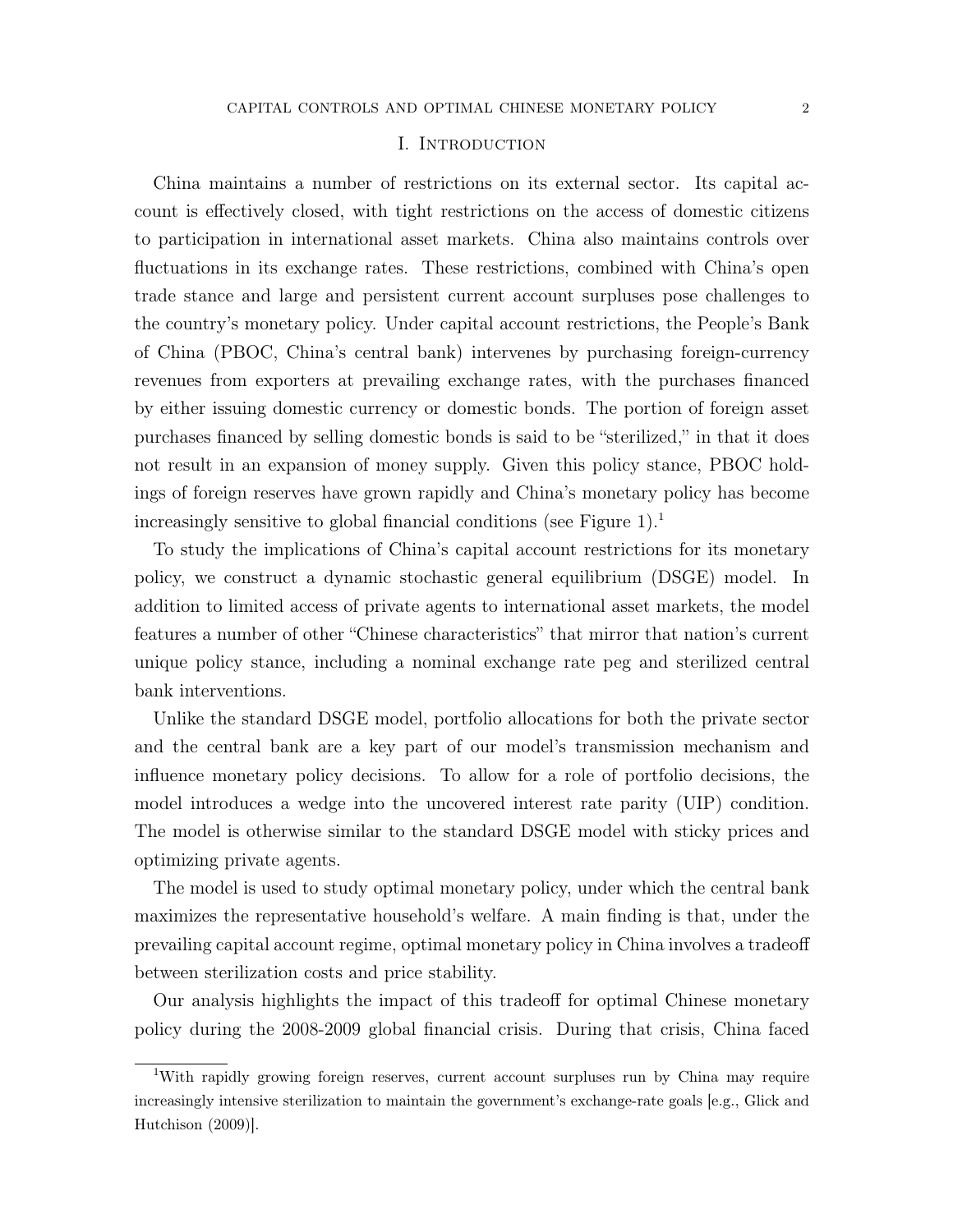persistent declines in foreign interest rates as the Federal Reserve and central banks in other advanced economies reduced short-term interest rates close to the zero lower bound and adopted quantitative easing and other unconventional monetary policies. In addition, sharp spikes of uncertainty in financial markets caused investors to shift their portfolio allocations toward low-risk and high-liquidity assets – such as U.S. Treasuries – in a "flight to liquidity," pushing down yields on China's foreign reserves.

In contrast, nominal interest rates on China's domestic assets remained relatively high throughout the crisis period. Figure 2 shows that 3-month Treasury rates were typically higher than China's domestic interest rates (such as the Shanghai Interbank Offered Rate or SHIBOR) before the global financial crisis. Since the crisis, however, the interest rate spread has reversed sign, with the Treasury rate falling to close to zero while the SHIBOR remained elevated. Thus, prior to the crisis, the PBOC enjoyed fiscal benefits from sterilization activity because it entailed exchanging lowyield domestic debt for high-yield foreign assets. Since the crisis, however, sterilization has become costly to the PBOC, as foreign interest rates declined sharply relative to domestic rates.<sup>2</sup>

Increases in the costs of sterilization create a tradeoff for the PBOC in implementing monetary policy to achieve price stability. The PBOC could mitigate the sterilization costs by reducing sterilization activity and increasing the share of foreign-asset purchases financed by money supply. However, this policy could raise inflation. In practice, China's money supply did increase substantially in the wake of the global financial crisis, with the M2 growth rate rising sharply from about 15% in 2007 to over 25% in 2009. China's inflation surged from moderate levels to over 6% by 2012 (see Figure 3), despite rapid increases in the PBOC's required reserve ratio from 14% in late 2007 to 21% in 2011. This surge in inflation during a period when foreign interest rates dropped sharply relative to domestic rates demonstrates the tradeoff between sterilization costs and price stability faced by the PBOC.

<sup>&</sup>lt;sup>2</sup>The Chinese situation is analogous to the experience of emerging market economies facing capital inflow surges. Sterilization was considered potentially costly due to interest rate premia on domestic debt [e.g., Calvo (1991)]. Existing studies suggest the fiscal costs of sterilization can be substantial, between 0.25 and 0.5 percent of GDP (e.g. Calvo et al. (1996) and Kletzer and Spiegel (1998)). However, these costs were calculated ex post in the absence of default. Ex ante, uncovered interest parity (UIP) should equalize expected returns on domestic and foreign assets net of risk premia. For that reason, these costs were referred to as "quasi-fiscal costs." In contrast, China's closed capital account allows deviations from UIP, so that observed deviations represent true expected costs of sterilization since default risk is minimal.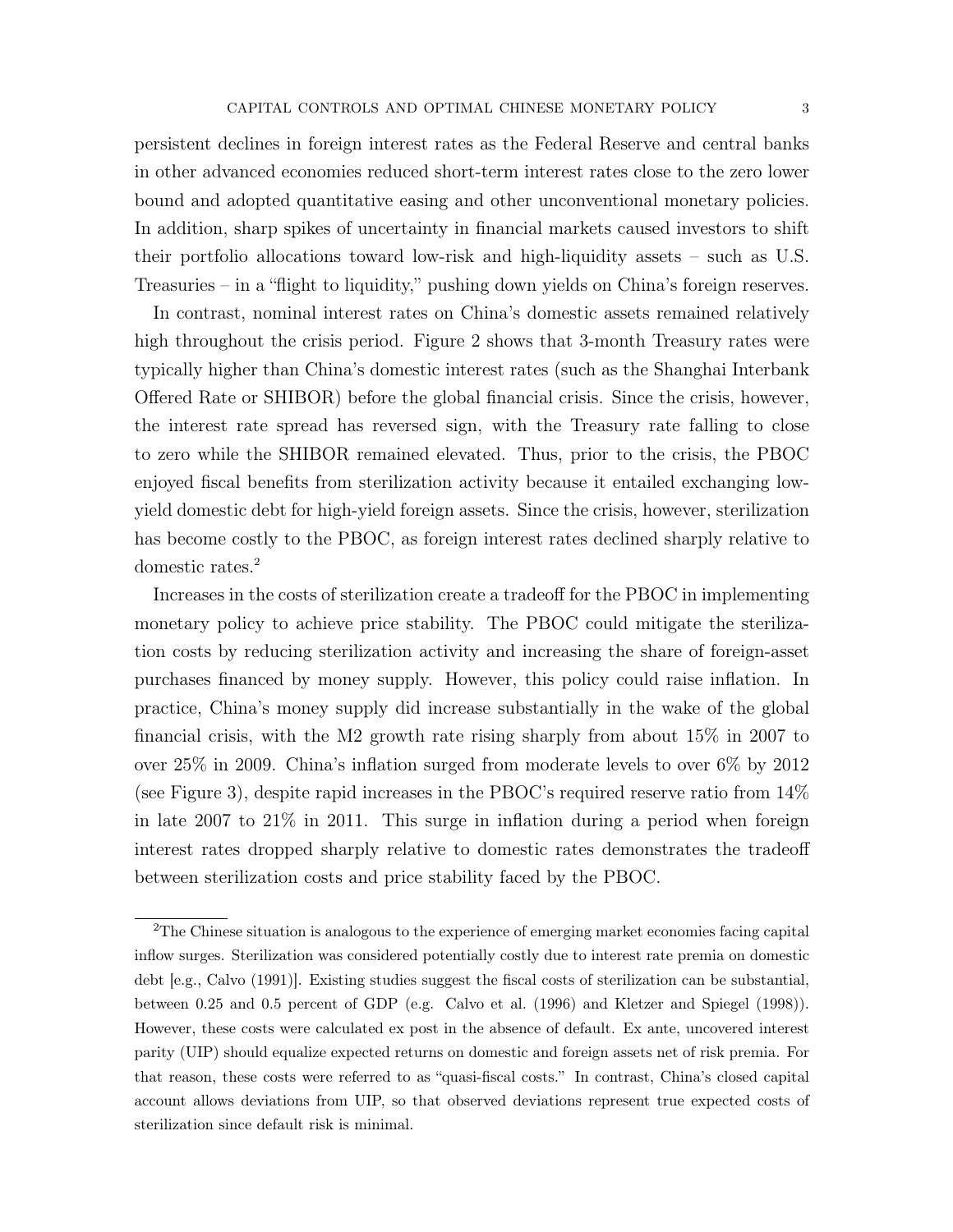The same DSGE framework allows us to examine the implications of potential policy liberalizations. We consider three liberalizations: Relaxing capital account restrictions to levels similar to those in other emerging market economies, letting the exchange rate float, and relaxing both restrictions. In the presence of shocks to foreign interest rates and export demand, relaxing capital controls leads to gains in macroeconomic stability, even when the exchange rate remains pegged. On the other hand, for a given capital account regime, a floating exchange rate helps restore external balances and enables the central bank to gain more flexibility in addressing domestic price stability. Finally, relaxing both capital account controls and exchange rate pegs provide the greatest macroeconomic stability gains.

The remainder of this paper is divided into five sections. Section II provides a brief review of the literature on optimal monetary policy in a DSGE framework. Section III introduces the benchmark DSGE model with capital controls, exchange rate pegs, and sterilized interventions by the central bank. Section IV examines optimal monetary policy under the benchmark model in the wake of negative shocks to foreign interest rates and export demand, similar to that which occurred during the global financial crisis. Section V examines optimal policy under the three alternative liberalizations and compares the effectiveness of optimal policy under each regime. Section VI provides some concluding remarks.

### II. Literature on Optimal Monetary Policy

Our work adds to the literature on optimal monetary policy in a New Keynesian DSGE framework. In the standard DSGE model of a closed economy, monetary policy faces no tradeoff between stabilizing inflation and stabilizing the output gap (Blanchard and Galí, 2007). This "divine coincidence," which is obtained from a closed economy model, can be carried over to a small open economy with perfect international capital flows and flexible exchange rates (Clarida et al., 2002). Subsequent literature shows that the divine coincidence breaks down in more general environments, such as one with multiple sources of nominal rigidities. Examples include a model with sticky prices and sticky nominal wages (Erceg et al., 2000), a model with sticky prices in multiple sectors (Mankiw and Reis, 2003; Huang and Liu, 2005), and a model with multiple countries (Benigno, 2004; Liu and Pappa, 2008). Galí and Monacelli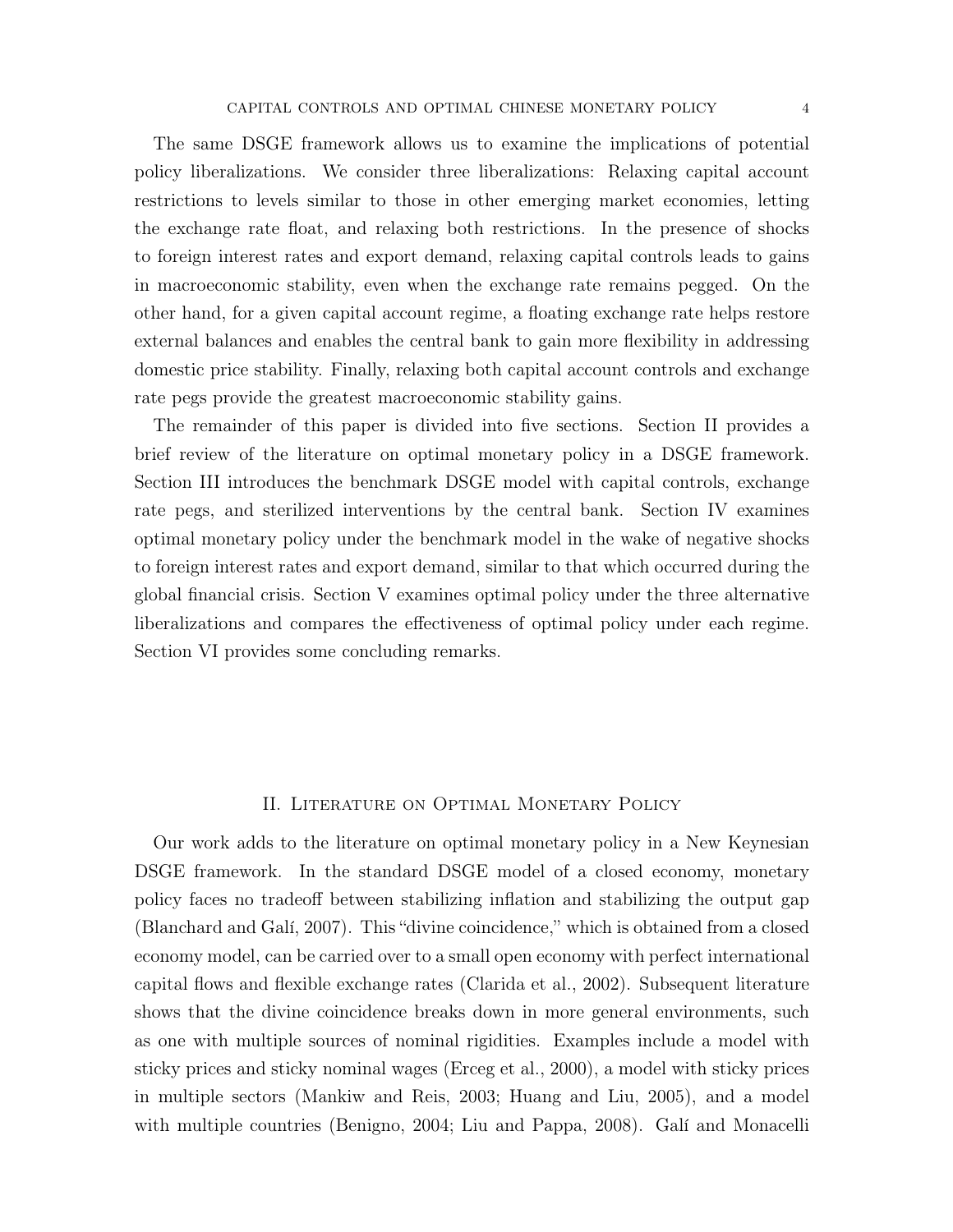(2005) consider optimal monetary policy in a small open economy with staggered Calvo pricing.<sup>3</sup>

In our benchmark model with a closed capital account and a pegged exchange rate, monetary policy faces additional constraints in stabilizing inflation and output fluctuations. Since private agents in the economy are restricted from trading foreign assets and the nominal exchange rate is fixed, the country is effectively in financial autarky and international risk-sharing becomes infeasible.<sup>4</sup> Because the nominal exchange rate is pegged, adjustments in the terms of trade (or the real exchange rate) cannot be used to mitigate the impact of external shocks. Under this regime, increases in the cost of sterilization following a sudden decline in foreign interest rates further constrain the central bank's ability to stabilize domestic price inflation. To our knowledge, this source of tradeoff for monetary policy (arising from capital controls and exchange-rate pegs) is new to the literature.<sup>5</sup>

The recent global financial crisis has generated a renewed interest in the implications of capital controls and exchange-rate pegs. Policy makers have become more amenable to capital controls under certain conditions [e.g., Ostry et al. (2010)], as it is unclear that financial integration reduces macroeconomic volatility. Prasad et al. (2005) have argued that, with a weak financial system, liberalizing the capital account would pose significant risks for China. Farhi and Werning (2012) argue that capital controls can mitigate the effects of excess international capital movements caused by risk premium shocks. Jeanne and Korinek (2010) demonstrate that a time-varying Pigouvian tax on external borrowing can undo the pecuniary externality associated with borrowing constraints.

However, recent empirical studies have found limits to the effectiveness of capital controls. Forbes et al. (2013) argues that while capital controls may mitigate financial fragility, they are less effective for meeting macroeconomic targets. De Paoli and Lipinska (2013) note that while capital controls may be welfare-enhancing from the point of view of an individual country, they may trigger adverse responses from other nations and end up reducing welfare. Their analysis therefore demonstrates the merits

<sup>3</sup>See Corsetti et al. (forthcoming) for a survey of the literature on optimal monetary policy in open economies.

<sup>&</sup>lt;sup>4</sup>If the exchange rate was instead flexible, international risk sharing could still be achieved under financial autarky, as in Cole and Obstfeld (1991).

<sup>&</sup>lt;sup>5</sup>There are very few studies that use a DSGE framework to evaluate alternative policies for the Chinese economy. Two exceptions include Miao and Peng (2011) and Chen et al. (2012), who present closed-economy DSGE models with financial frictions to study China's credit policy.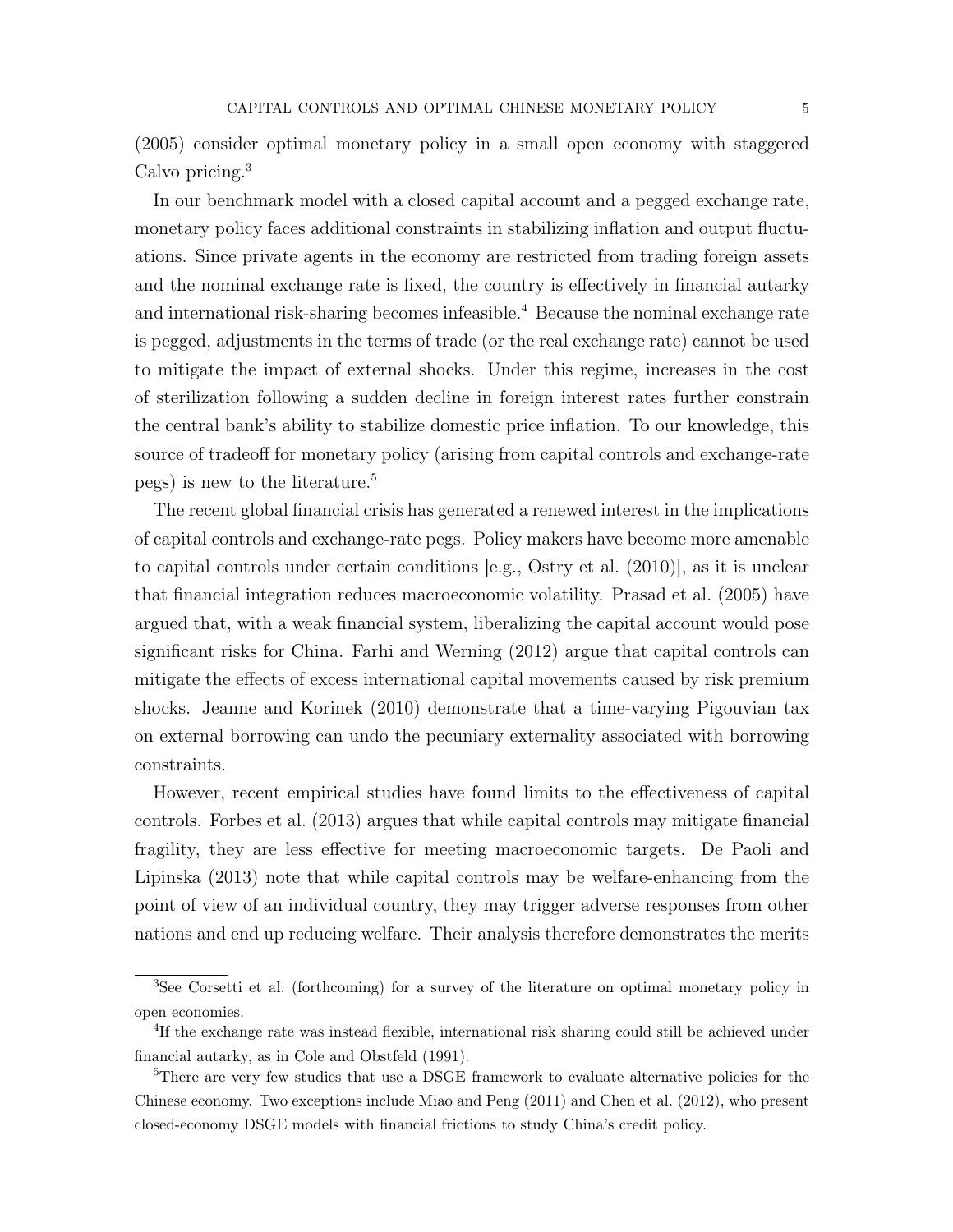of international policy coordination in the use of capital controls. Our paper focuses on the constraints that capital account restrictions and exchange-rate pegs impose on the ability of optimal monetary policy to achieve domestic price stability.

#### III. BENCHMARK MODEL

This section introduces a benchmark DSGE model with capital controls. Section III.1 highlights the key departures of the model from the standard DSGE model. Section III.2 provides some details of our model specification.

III.1. Key features of the model. Our model generalizes the standard DSGE framework to incorporate some key features of China's economy and policy regimes to study the implications of capital account restrictions and sterilization policy. For this purpose, however, a simple extension of the standard DSGE model such as that in Christiano et al. (2005) to an open economy is not sufficient. In those models, the uncovered interest rate parity (UIP) condition holds and portfolio allocations are inconsequential. Thus, sterilization has no direct fiscal consequences.

The UIP condition is clearly violated in China. Figure 2 shows that China's domestic interest rates have been much higher than foreign rates since the 2008-09 crisis, a period during which China has maintained tight controls over the exchange rate. Our model generates deviations from UIP because of imperfect substitutions between domestic and foreign assets. In particular, private agents need to pay a quadratic adjustment cost when they change their portfolio shares of foreign and domestic bond holdings. These can be interpreted as representing in part bureaucratic barriers erected by the government to restrict private agents' access to foreign assets.<sup>6</sup>

We also restrict the policy instruments available to the government (in our case, the central bank). Under capital controls, the central bank purchases foreign currency revenues from exporters at the prevailing exchange rate. If the purchases could be financed by lump-sum taxes collected from the private households, then sterilization would be inconsequential. To avoid that outcome, lump-sum taxes are assumed to be unavailable and reserve purchases need to be financed by either increasing the money supply or by issuing domestic bonds. As a consequence, the distinction between

<sup>&</sup>lt;sup>6</sup>The portfolio adjustment costs serve as a flexible approach to capturing the observed deviations of UIP under capital controls in China. In reality, there are leakages in China's capital controls [e.g. Jeanne (2012)], leaving a complete ban on private holdings of foreign assets unrealistic. A similar UIP wedge can be obtained from financial frictions in the foreign exchange market (Gabaix and Maggiori, 2013).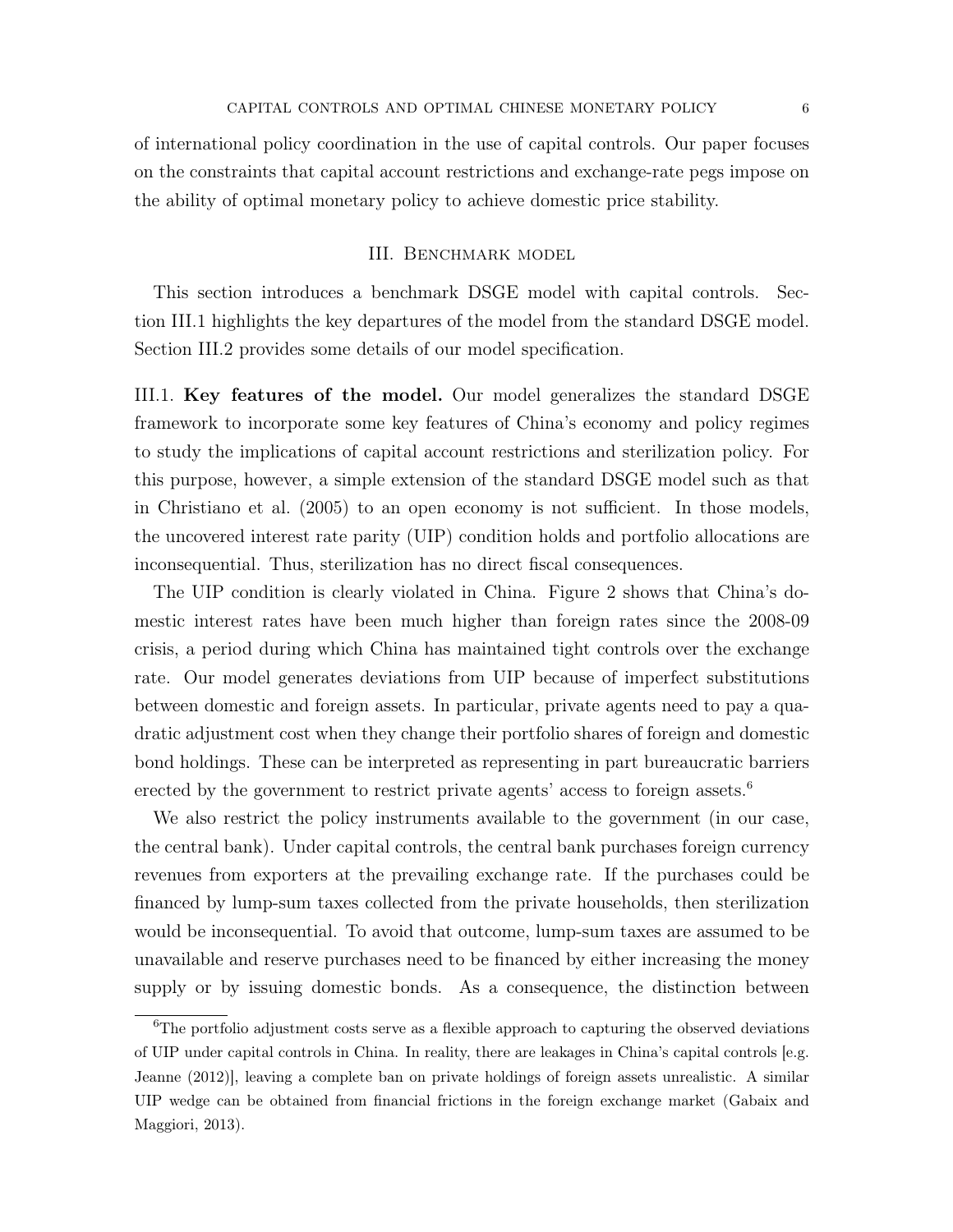money-financed and bond-financed purchases of foreign reserves becomes an important equilibrium object that is central to sterilization policy.

Furthermore, to stay consistent with China's prevailing capital account regime, foreign investors are not allowed to hold Chinese bonds. Under China's capital account policy, both inflows and outflows of foreign portfolio investment are highly restricted. As a consequence, the shares of foreign portfolio assets and liabilities in China's GDP have been very small (about 3 or  $4\%$  in 2010) relative to other countries with high capital mobilities (with the shares averaging over 50%) (Song et al., 2013).

III.2. Model details. Consider a global economy with two countries—the home country (China) and the rest of the world. The focus here is on describing the home country's problems. Explicit assumptions about the foreign country are made where necessary.

The home country is populated by a continuum of infinitely lived households. The representative household consumes a final good, holds real money balances, and supplies labor to firms. The final good is a composite of differentiated retail products, each of which is produced using labor and intermediate goods as inputs. Intermediate goods are a composite of domestic goods and imported materials. Final goods can be used for consumption, as an intermediate input for production, or exported to the foreign country. All markets are perfectly competitive, except that the markets for differentiated retail goods are monopolistically competitive. Each retailer takes all prices but its own as given and sets a price for its differentiated product.

The representative household faces a segmented asset market, where she has limited access to the foreign bond market. The household is allowed to choose a portfolio of holdings of domestic and foreign currency bonds subject to a quadratic portfolio adjustment cost. As discussed in Section III.1, this feature captures the restricted access of domestic households to foreign asset markets under China's capital control policy, while allowing for small "leakages" of foreign assets to be held by the private sector. Further, under the capital controls regime, foreign investors are not allowed to hold Chinese assets.

The central bank purchases foreign assets from the private sector at the prevailing (and fixed) exchange rate, and it finances the purchases with money creation or domestic bond issuance. Lump-sum taxes are unavailable.

Monetary policy is a constrained optimum, in the sense that the central bank maximizes social welfare taking as given the private optimizing conditions.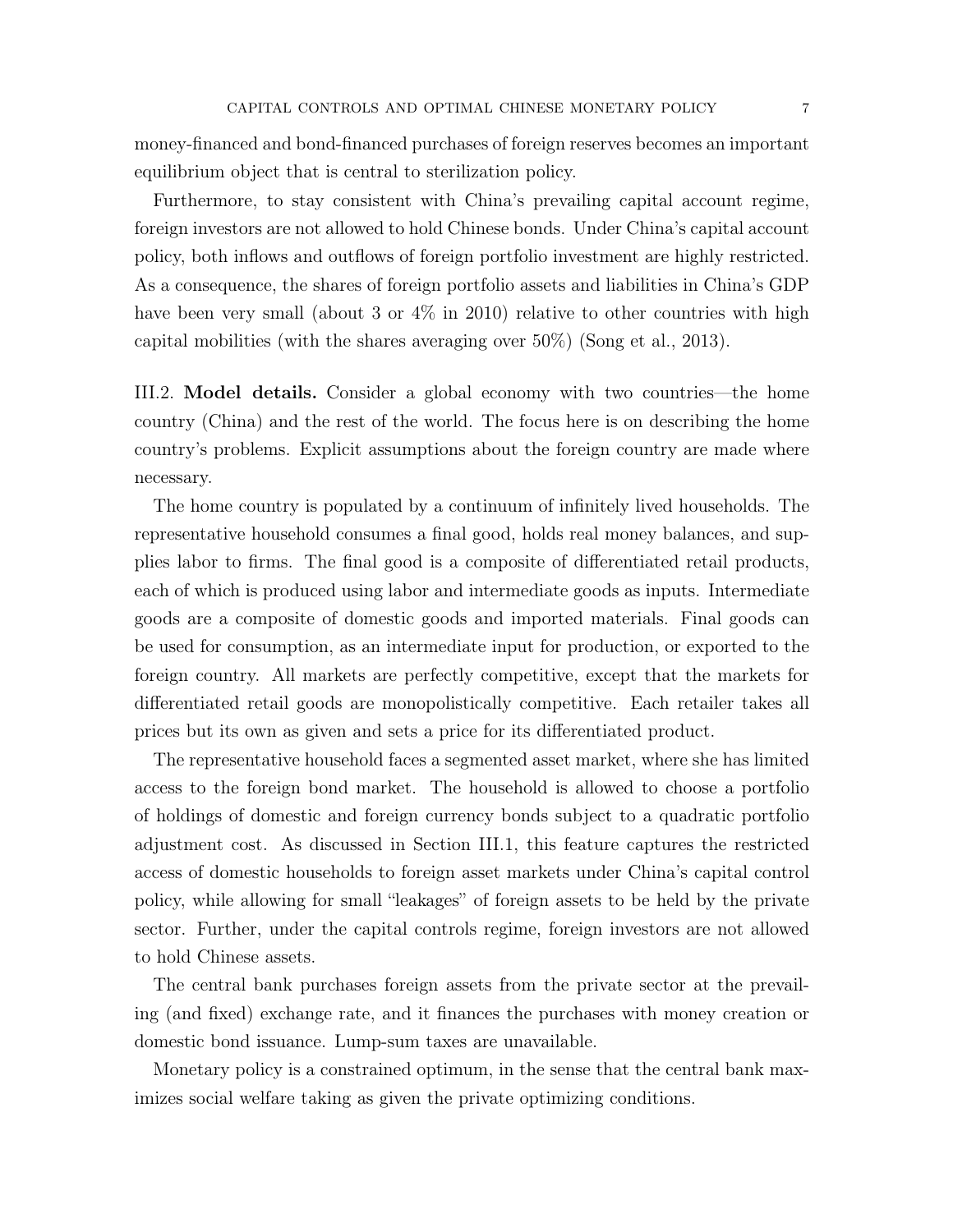III.3. The representative household. The representative household chooses consumption  $C_t$ , money balances  $M_t$ , labor hours  $L_t$ , and the holdings of a nominal domestic bond  $B_t$  and a foreign bond  $B_{pt}^*$  to maximize her lifetime expected utility function:

$$
W = \mathcal{E} \sum_{t=0}^{\infty} \beta^t \left\{ \ln C_t + \Phi_m \ln \frac{M_t}{P_t} - \Phi_l \frac{L_t^{1+\eta}}{1+\eta} \right\},\tag{1}
$$

subject to the sequence of budget constraints

$$
C_t + \frac{M_t}{P_t} + \frac{B_t + e_t B_{pt}^*}{P_t} \left[ 1 + \frac{\Omega_b}{2} \left( \frac{B_t}{B_t + e_t B_{pt}^*} - \bar{\psi} \right)^2 \right] \le
$$
  

$$
w_t L_t + \frac{M_{t-1}}{P_t} + \frac{R_{t-1} B_{t-1} + e_t R_{t-1}^* B_{p,t-1}^*}{P_t} + \frac{D_t}{P_t}.
$$
 (2)

In these expressions,  $P_t$  denotes the domestic price level,  $e_t$  denotes the nominal exchange rate;  $w_t$  denotes the real wage rate;  $R_t$  and  $R_t^*$  denote the nominal interest rates for domestic and foreign bonds, respectively; and  $D_t$  denotes the nominal dividends received by the household from her ownership of retail firms. The term E is an expectations operator. The parameter  $\beta \in (0,1)$  is a subjective discount factor,  $\Phi_m > 0$  is the utility weight for real money balances,  $\Phi_l > 0$  is the utility weight for leisure, and  $\eta > 0$  is the inverse Frisch elasticity of hours worked. The parameter  $\Omega_b$  measures the size of portfolio adjustment costs. The parameter  $\bar{\psi}$  denotes the steady-state portfolio share of domestic bonds in the total value of private bond holdings.

Denote by  $\Lambda_t$  the Lagrangian multiplier for the budget constraint (2) and by  $m_t \equiv$  $M_t$  $\frac{M_t}{P_t}$  the quantity of real money balances. The optimal money demand equation is given by

$$
\frac{\Phi_m}{\Lambda_t m_t} = 1 - \mathcal{E}_t \frac{\beta \Lambda_{t+1}}{\Lambda_t} \frac{1}{\pi_{t+1}}.
$$
\n(3)

The optimizing labor supply decision implies that

$$
w_t = \frac{\Phi_l L_t^{\eta}}{\Lambda_t}.
$$
\n<sup>(4)</sup>

Denote by  $\psi_t = \frac{B_t}{B_t + e_t B_{pt}^*}$  the portfolio share of domestic bonds in total bond holdings. The optimal choices of  $B_t$  and  $B_{pt}^*$  imply that

$$
\Omega_b(\psi_t - \bar{\psi}) = E_t \frac{\beta \Lambda_{t+1}}{\Lambda_t} \frac{1}{\pi_{t+1}} \left[ R_t - R_t^* \frac{e_{t+1}}{e_t} \right],
$$
\n(5)

where  $\pi_{t+1} \equiv \frac{P_{t+1}}{P_t}$  $\frac{t_{t+1}}{P_t}$  denotes the inflation rate from period t to  $t + 1$ . This equation represents a generalized UIP condition. Absent portfolio adjustment costs (i.e.,  $\Omega_b =$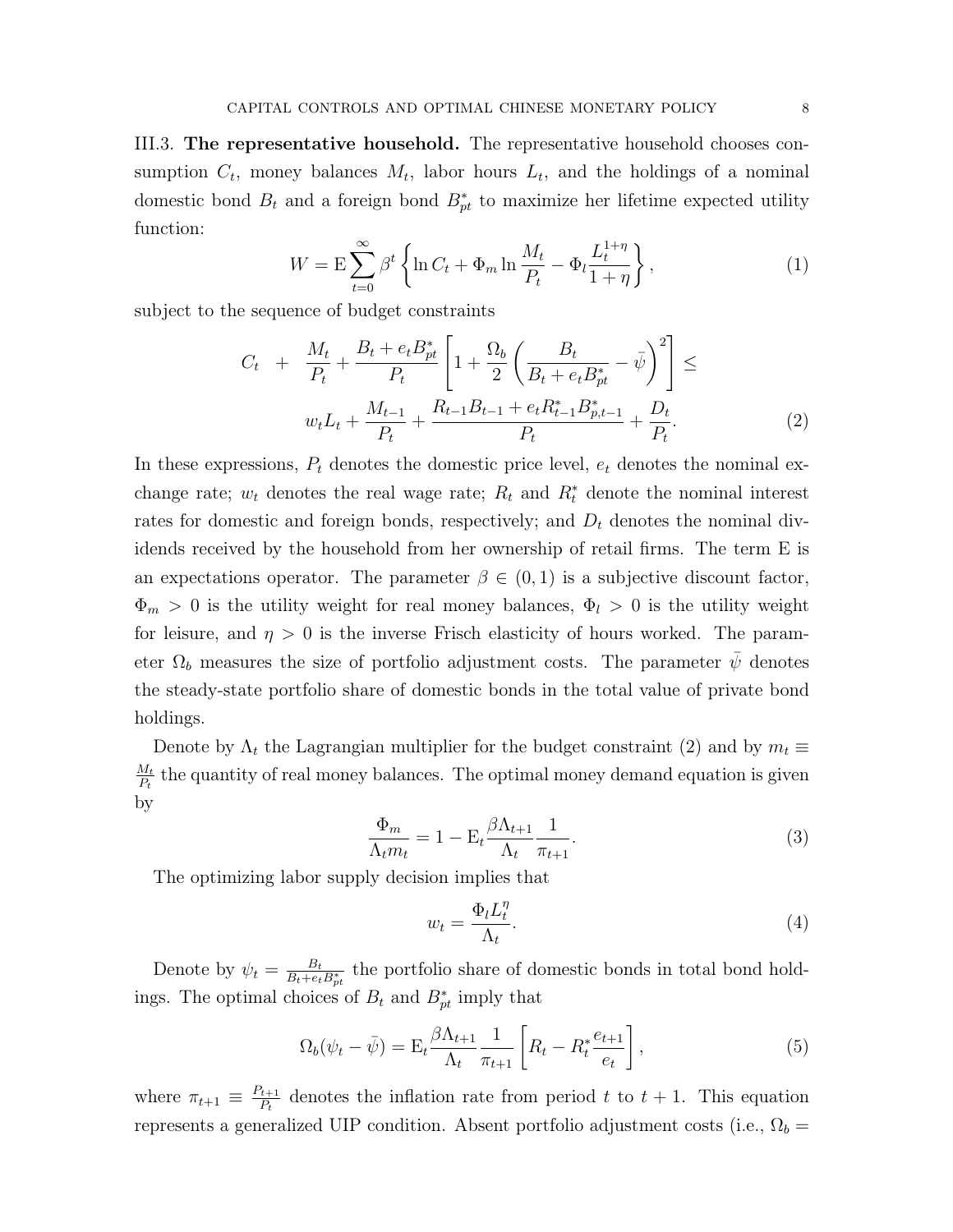0), this equation reduces to

$$
0 = \mathcal{E}_t \frac{\beta \Lambda_{t+1}}{\Lambda_t} \frac{1}{\pi_{t+1}} \left[ R_t - R_t^* \frac{e_{t+1}}{e_t} \right],
$$
 (6)

which corresponds to the standard UIP condition that links relative interest rates to the expected depreciation of the domestic currency. With portfolio adjustment costs, however, domestic and foreign bonds are imperfect substitutes. Accordingly, the UIP condition needs to be modified to include a new term that depends on the portfolio share of domestic bonds,  $\psi_t$ . As revealed by equation (5), the portfolio share of domestic bonds depends positively on the spread between the domestic interest rate and the exchange-rate adjusted foreign interest rate. Thus, this equation represents a downward-sloping demand curve for domestic bonds: when the relative price of domestic bonds falls (i.e., when the relative nominal interest rate increases), the household's optimal share of domestic bond holdings increases a finite amount.

III.4. The retail goods sector. There is a continuum of retailers, each producing a differentiated product  $Y_t(j)$  using the constant returns technology

$$
Y_t(j) = \Gamma_t(j)^{\phi}(Z_t L_t(j))^{1-\phi},\tag{7}
$$

where  $Z_t$  is a labor-augmenting technology,  $\Gamma_t(j)$  denotes the input of intermediate goods, and  $L_t(j)$  denotes the input of labor. The parameter  $\phi \in [0,1]$  is the cost share of the intermediate input. Technology is assumed to grow at a rate of  $\lambda_{zt} \equiv \frac{Z_t}{Z_t}$  $\frac{Z_t}{Z_{t-1}}$ .

Denote by  $v_t$  the real marginal cost for firms. Cost-minimizing implies that

$$
v_t = \tilde{\phi} q_{mt}^{\phi} \left(\frac{w_t}{Z_t}\right)^{1-\phi},\tag{8}
$$

where  $q_{mt}$  denotes the relative price of intermediate goods and  $\tilde{\phi} \equiv \phi^{-\phi} (1 - \phi)^{\phi - 1}$  is a constant. The conditional factor demand derived from the cost-minimization problem implies

$$
\frac{w_t}{q_{mt}} = \frac{1 - \phi}{\phi} \frac{\Gamma_t(j)}{L_t(j)}.
$$
\n(9)

Given that input factors are perfectly mobile across all retail firms, the wage rate and the relative price of intermediate goods are identical for each firm, as is the real marginal cost.

Retailers face competitive input markets and a monopolistically competitive product market. Retailer j takes as given the input prices  $q_t$  and  $w_t$ , the price level  $P_t$ , and the demand schedule for its product, and chooses a price  $P_t(j)$  for its own differentiated product to maximize expected discounted dividend flows. Price adjustments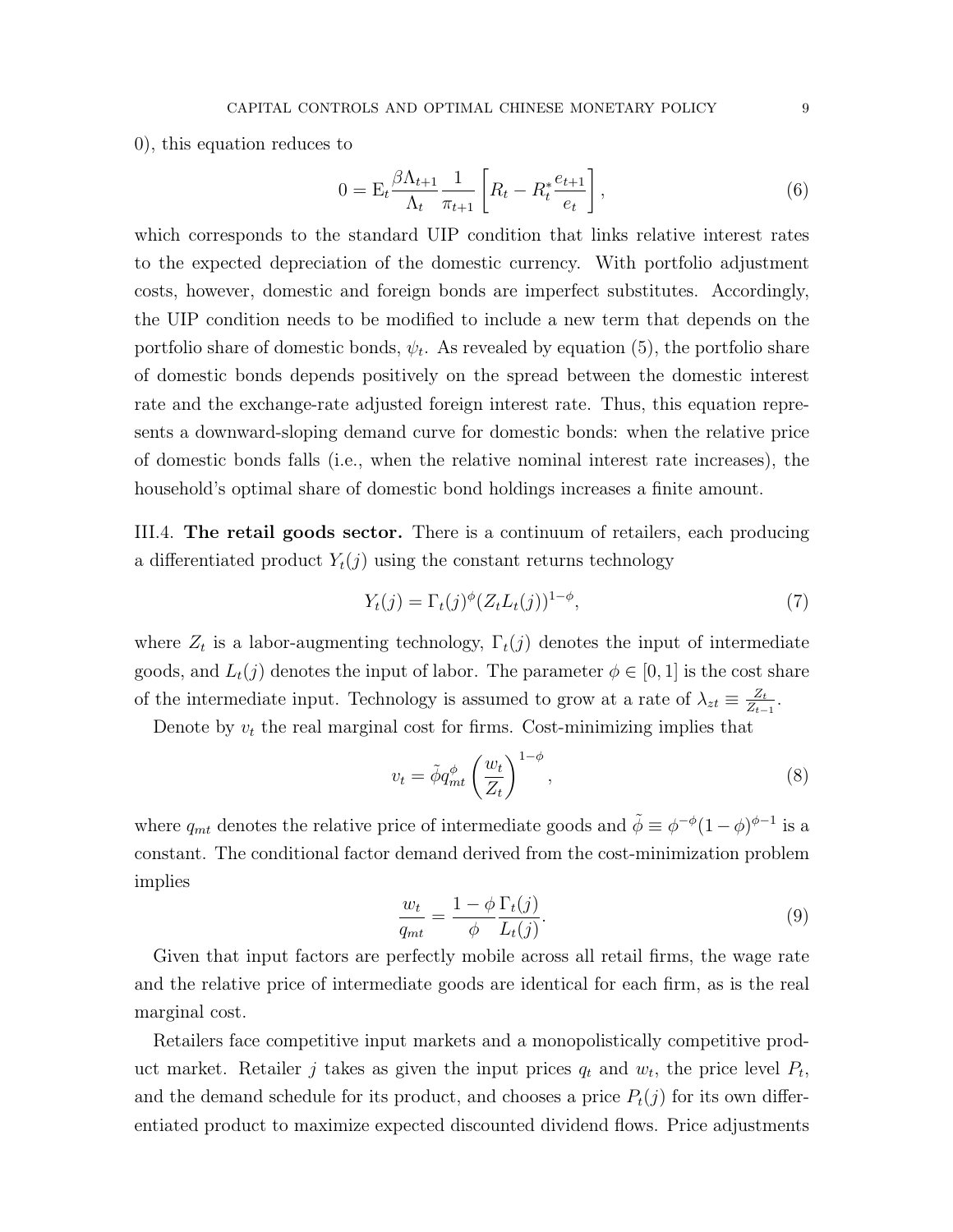are costly. Following Rotemberg (1982), retailers face a quadratic price adjustment cost

$$
\frac{\Omega_p}{2} \left( \frac{P_t(j)}{\pi P_{t-1}(j)} - 1 \right)^2 C_t,
$$

where  $\Omega_p$  measures the size of price adjustment costs and  $\pi$  is the steady-state inflation rate.<sup>7</sup> In particular, the retailer solves the problem

$$
\text{Max}_{P_t(j)} \quad E_t \sum_{k=0}^{\infty} \beta^k \frac{\Lambda_{t+k}}{\Lambda_t} \left[ \left( \frac{P_{t+k}(j)}{P_{t+k}} - v_{t+k} \right) Y_{t+k}^d(j) - \frac{\Omega}{2} \left( \frac{P_{t+k}(j)}{\pi P_{t+k-1}(j)} - 1 \right)^2 C_{t+k} \right], \tag{10}
$$

where  $Y_t^d(j)$  is the demand schedule given by

$$
Y_t^d(j) = \left[\frac{P_t(j)}{P_t}\right]^{-\theta_p} Y_t,\tag{11}
$$

and the price level is related to individual prices through  $P_t = \left[\int_0^1 P_t(j)^{1-\theta_p} dj\right]^{\frac{1}{1-\theta_p}}$ , with  $\theta_p > 1$  denoting the elasticity of substitution between differentiated retail products.

In a symmetric equilibrium with  $P_t(j) = P_t$  for all j, the optimal pricing decision implies that

$$
v_t = \frac{\theta_p - 1}{\theta_p} + \frac{\Omega_p C_t}{\theta_p} \left[ \left( \frac{\pi_t}{\pi} - 1 \right) \frac{\pi_t}{\pi} - \beta E_t \left( \frac{\pi_{t+1}}{\pi} - 1 \right) \frac{\pi_{t+1}}{\pi} \right],\tag{12}
$$

which is the Phillips curve relation. Absent price adjustment costs (i.e., when  $\Omega_p = 0$ ), the optimal pricing rule would imply that the real marginal cost  $v_t$  equals the inverse markup.

III.5. The intermediate goods sector. Intermediate goods are produced using both domestically produced final goods and imported goods, with the production function given by

$$
\Gamma_t = \Gamma_{ht}^{\alpha} \Gamma_{ft}^{1-\alpha},\tag{13}
$$

where  $\Gamma_{ht}$  and  $\Gamma_{ft}$  denote the quantities of domestically produced and imported goods, respectively, and  $\alpha \in (0,1)$  is the expenditure share of domestic input.

Cost-minimizing implies that the relative price of intermediate goods is given by

$$
q_{mt} = \tilde{\alpha} q_t^{1-\alpha},\tag{14}
$$

<sup>7</sup>For convenience, adjustment costs are normalized in units of aggregate consumption. The main results go through if the adjustment costs are in units of aggregate output.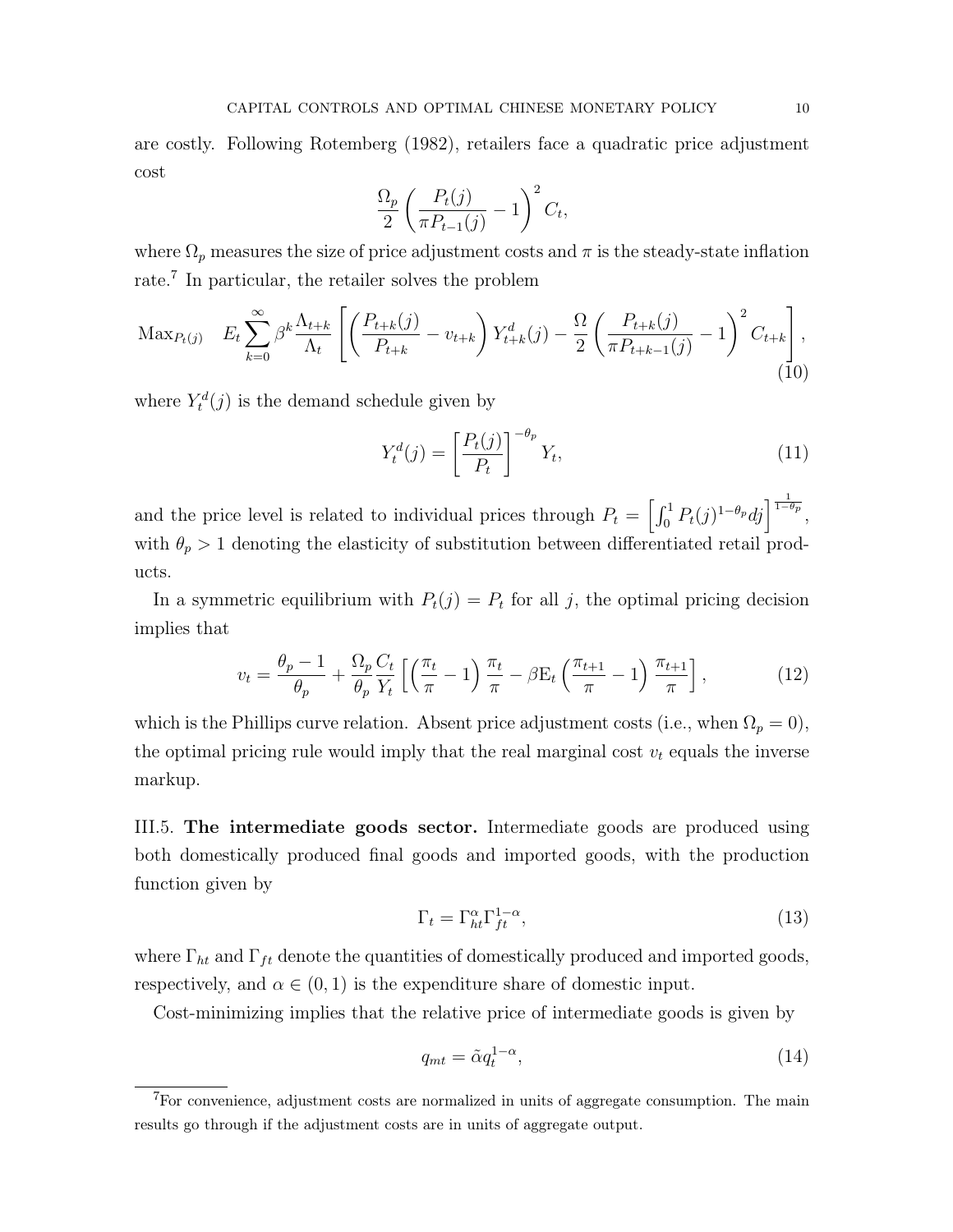where  $q_t \equiv \frac{e_t P_t^*}{P_t}$  is the real exchange rate and  $P_t^*$  denotes the foreign price level. This relation suggests that the cost of intermediate goods is a monotonic function of the real exchange rate or the terms of trade. Cost-minimizing also implies that

$$
q_t = \frac{1 - \alpha \Gamma_{ht}}{\alpha \Gamma_{ft}}.\tag{15}
$$

III.6. The external sector and current account. The home country imports materials and exports final goods. The current account balance equals the sum of trade surplus and net interest income received from holdings of foreign assets. Specifically, the current account is given by

$$
ca_t = X_t - q_t \Gamma_{ft} + \frac{e_t (R_{t-1}^* - 1) B_{t-1}^*}{P_t},\tag{16}
$$

where  $X_t$  represents the quantity of exports and  $B_{t-1}^*$  denotes the country's aggregate holdings of foreign-currency bonds at the beginning of period t.

In each period, a current-account surplus (deficit) implies increases (decreases) in the country's holdings of foreign bonds. The aggregate stock of foreign bonds (denoted by  $B_t^*$ ) thus evolves according to the law of motion

$$
ca_t = e_t \frac{B_t^* - B_{t-1}^*}{P_t}.
$$
\n(17)

The foreign interest rate  $R_t^*$  is exogenous and follows the stationary stochastic process

$$
\ln R_t^* = (1 - \rho_r) \ln R^* + \rho_r \ln R_{t-1}^* + \sigma_r \varepsilon_{rt},
$$
\n(18)

where  $\rho_r \in (0, 1)$  is a persistence parameter,  $\sigma_r$  is the standard deviation of the shock, and  $\varepsilon_{rt}$  is an i.i.d. standard normal process.

Foreign demand for the home country's exported goods is inversely related to the relative price of home goods and positively related to aggregate demand in the foreign country. The export demand schedule is given by

$$
X_t = \left(\frac{P_t}{e_t P_t^*}\right)^{-\theta} \tilde{X}_t^* Z_t = q_t^{\theta} \tilde{X}_t^* Z_t,
$$
\n(19)

where, to obtain balanced growth, export demand is augmented by the level of domestic productivity. The term  $\tilde{X}^*$  is an export demand shock and follows the stochastic process

$$
\ln \tilde{X}_t^* = (1 - \rho_x) \ln \tilde{X}^* + \rho_x \ln \tilde{X}_{t-1}^* + \sigma_x \varepsilon_{xt}, \tag{20}
$$

where  $\rho_x \in (0,1)$  is a persistence parameter,  $\sigma_x$  is the standard deviation, and  $\varepsilon_{xt}$  is an i.i.d. standard normal process.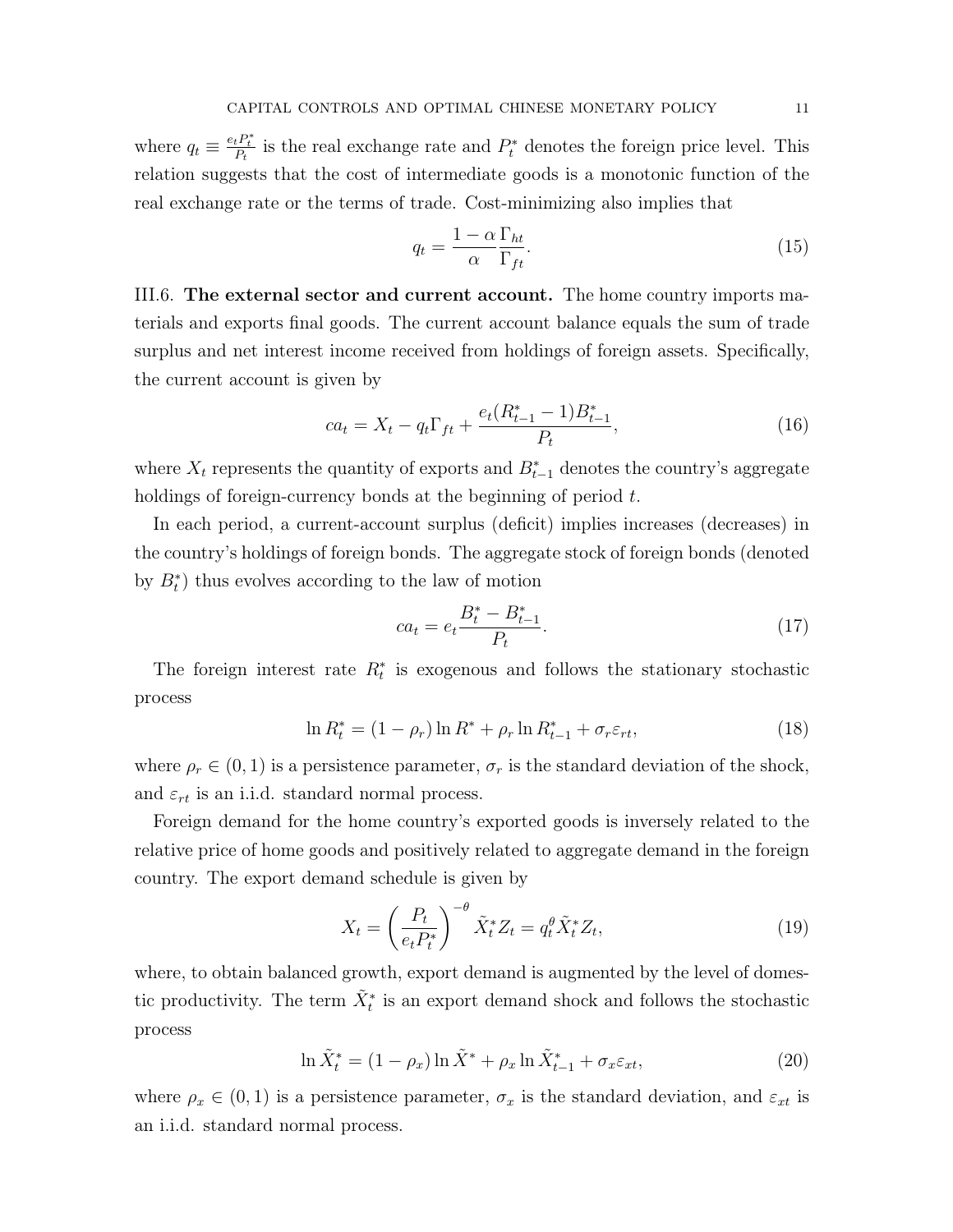III.7. Central bank flow-of-funds constraints and sterilization policy. The central bank issues domestic-currency bonds and domestic currency, and holds foreigncurrency reserves. In the benchmark model, the central bank allows the nominal exchange rate to appreciate at a constant rate (so that  $\frac{e_t}{e_{t-1}} = \gamma_e$ ) and maintains capital account restrictions.

Under capital account restrictions, the central bank purchases foreign assets from private exporters. The purchases can be financed either by money creation or by domestic bond issuance. The central bank faces the flow-of-funds constraint

$$
e_t(B_{gt}^* - R_{t-1}^* B_{g,t-1}^*) \le B_t^s - R_{t-1} B_{t-1}^s + M_t^s - M_{t-1}^s,
$$
\n
$$
(21)
$$

where  $B_{gt}^*$  denotes the central bank's holdings of the foreign bond.<sup>8</sup> The term  $B_t^s$ denotes the domestic bond issued by the central bank, which is held entirely by domestic households. The central bank conducts sterilization policy by varying the share of foreign-asset purchases financed by money creation.

III.8. Market clearing and equilibrium. Given the central bank policy, an equilibrium in this economy is a sequence of prices  $\{P_t, w_t, R_t, e_t, q_t, q_{mt}\}\$  and aggregate quantities {C<sup>t</sup> , Y<sup>t</sup> , Γ<sup>t</sup> , Γht, Γf t, X<sup>t</sup> , L<sup>t</sup> ,

 $M_t, M_t^s, B_t, B_{pt}^*, B_{gt}^*, B_t^*$ , as well as the prices  $P_t(j)$  and quantities  $\{Y_t(j), L_t(j), \Gamma_t(j)\}$ for each retail firm  $j \in [0, 1]$ , such that (i) taking all prices as given, the allocations solve the household's utility maximizing problem; (ii) taking all prices but its own as given, the price and allocations for each retail firm solves its profit maximizing problem, and (iii) markets for the final goods, labor, intermediate goods, money balances, and bond holdings all clear.

The market-clearing conditions are summarized below.

$$
Y_t = C_t + \Gamma_{ht} + X_t + \frac{\Omega_p}{2} \left(\frac{\pi_t}{\pi} - 1\right)^2 C_t + \frac{B_t + e_t B_{pt}^*}{P_t} \frac{\Omega_b}{2} \left(\psi_t - \bar{\psi}\right)^2, \tag{22}
$$

$$
L_t = \int_0^1 L_t(j)dj,\tag{23}
$$

$$
\Gamma_t = \int_0^1 \Gamma_t(j)dj. \tag{24}
$$

$$
M_t = M_t^s, \tag{25}
$$

<sup>8</sup>To concentrate on monetary policy issues, other fiscal policies are taken as given. This includes implicit taxes that may be levied by the central bank, such as reserve requirements and the practice of handing over the central bank budget surplus to the general Treasury. Proper analysis of these fiscal policies would require a fuller model of both fiscal policies and the banking sector, which is an important subject for future research.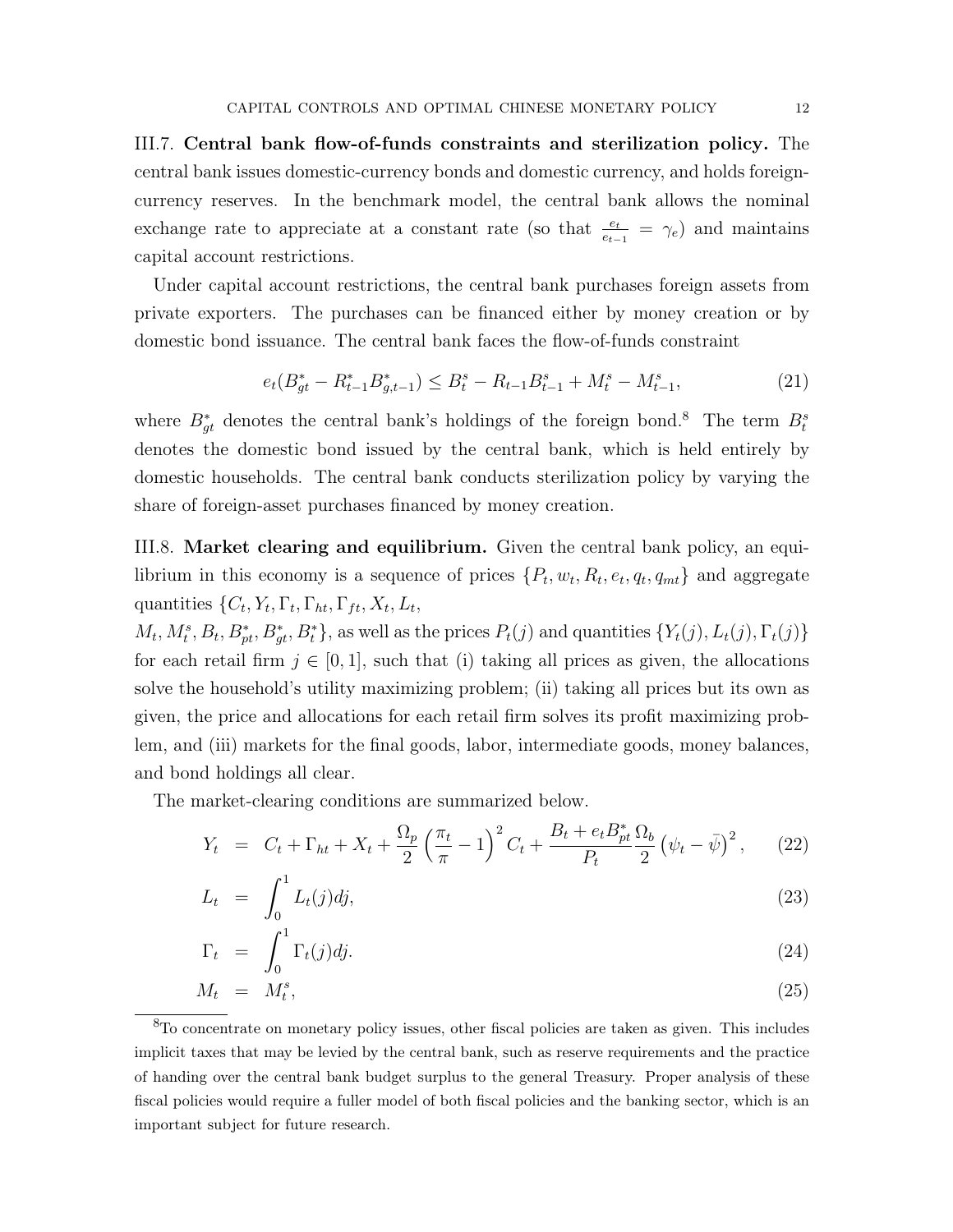CAPITAL CONTROLS AND OPTIMAL CHINESE MONETARY POLICY 13

$$
B_t^s = B_t,\tag{26}
$$

$$
B_t^* = B_{pt}^* + B_{gt}^*.
$$
\n(27)

Equations (22)-(27) correspond, respectively, to the market clearing conditions for final goods, labor, intermediate-goods, money, domestic bonds, and foreign bonds.

Define real GDP as the sum of consumption and net exports, which is given by

$$
GDP_t = C_t + X_t - q_t \Gamma_{ft}.
$$
\n
$$
(28)
$$

Note that the definition of real GDP in (28) uses the expenditure approach. One may also use the income approach. Adding up the household's budget constraint (2) and the government's flow-of-funds constraint (21) and imposing the market clearing conditions yields

$$
GDP_t \equiv C_t + X_t - q_t \Gamma_{ft} = w_t L_t + \frac{D_t}{P_t} - \frac{B_t + e_t B_{pt}^*}{P_t} \frac{\Omega_b}{2} (\psi_t - \bar{\psi})^2, \tag{29}
$$

which equates real GDP to total domestic factor income—including wage income and profit income—net of portfolio adjustment costs, where profit income is net of price adjustment costs.

### IV. Optimal monetary policy

The central bank solves a Ramsey problem to maximize the representative household's welfare  $W$  defined in equation (1), taking as given the private sector's optimizing conditions.<sup>9</sup>

IV.1. Parameter calibration. There are four sets of parameters to be calibrated. These include the parameters in the utility function, those in the production function, those that characterize real and nominal rigidities, and those that are related to international trade. Table 1 summarizes the calibrated parameter values.

For the utility function parameters, the subjective discount factor is set to  $\beta =$ 0.995. The money demand regression by Chari et al. (2000) implies that  $\Phi_m = 0.06$ . We set  $\eta = 2$ , implying a Frisch elasticity of labor supply of 0.5, consistent with

<sup>&</sup>lt;sup>9</sup>We solve the Ramsey problem using Dynare, with the planner's objective given by the representative household's utility function. The current version (4.4.2) of Dynare solves the Ramsey problem only up to first-order approximations. Given the complexity of our framework, it is infeasible to derive analytical second-order approximations to the planner's welfare objective following the approach in Woodford (2003). Still, as the stability rankings across regimes are unambiguous under our calibration, the relative stability performances under these regimes should be consistent with their relative welfare performances.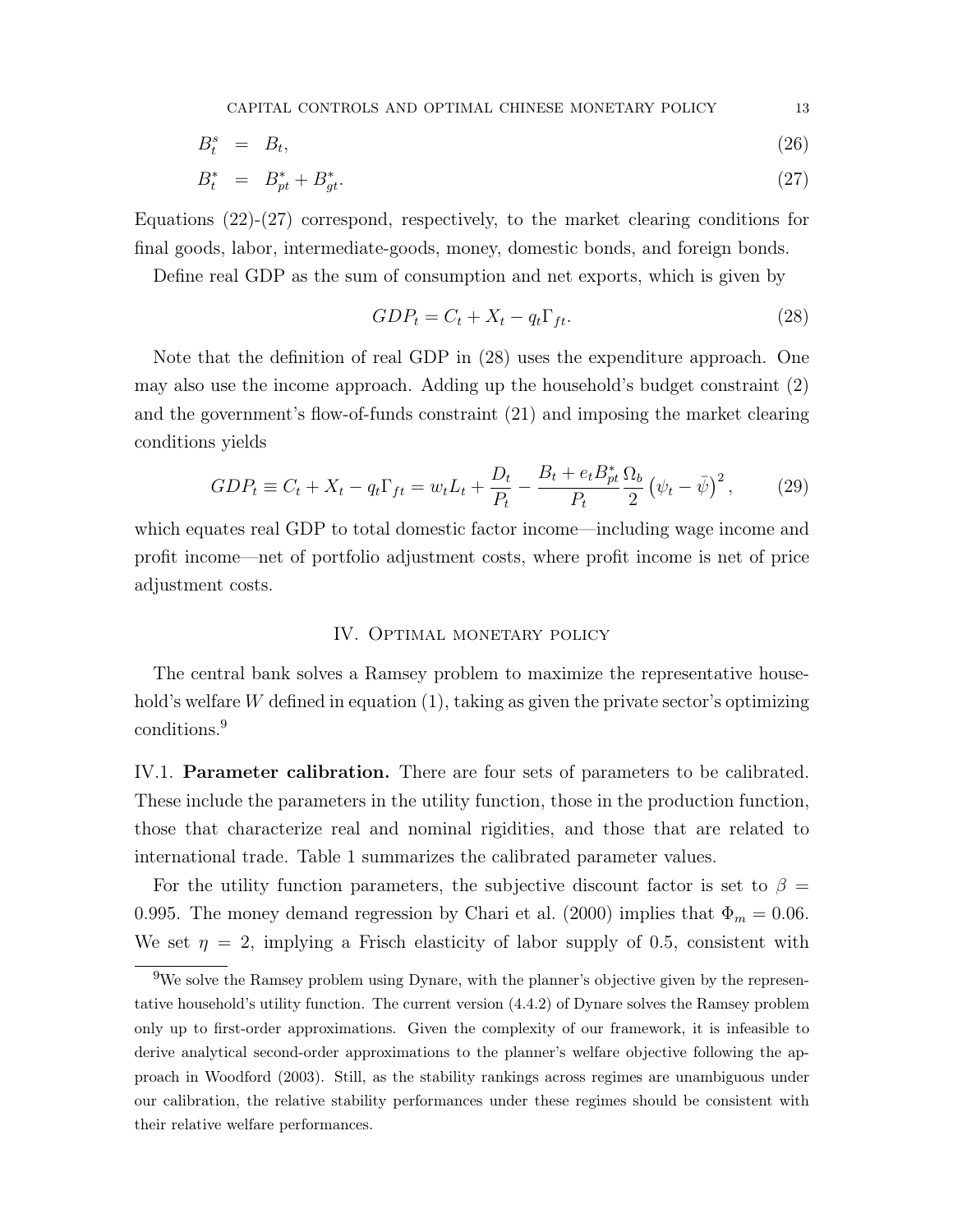microeconomic evidence (Pencavel, 1986).  $\Phi_l$  is calibrated so that the steady-state fraction of labor hours is 40% of total time endowment.

For the technology parameters, the cost share of intermediate goods is set to  $\phi = 0.5$ , consistent with the estimates of intermediate input share in U.S. data (Basu, 1995). Mean technology growth is set to  $\bar{\lambda}_z = 1.02$ , so that real per capita GDP grows at an annual rate of 8 percent on average, similar to China's experience over the last two decades.

For the nominal rigidity parameters, the elasticity of substitution parameter  $\theta_p$  is set to 10, implying a steady-state price markup of about 11 percent, which is consistent with the estimate reported by Basu and Fernald (1997). The price adjustment cost parameter  $\Omega_p$  is set to 60, so that the model implies an average duration of price contracts of about four quarters.<sup>10</sup>

For the parameters in the external sector, the share of domestic intermediate input  $\alpha$  is set to 0.7556, so that the import-to-GDP ratio is 20 percent in the steady state, which corresponds to the average import-to-GDP ratio in China between 1990 and 2009. The export demand elasticity  $\theta$  is set to 1.5, which lies in the range of empirical estimates obtained by (Feenstra et al., 2012).

To calibrate the parameters in the portfolio adjustment cost functions and the steady-state share of foreign bonds held by the private sector, we log-linearize the modified UIP condition (5) and obtain

$$
\hat{R}_t - \hat{R}_t^* = \mathcal{E}_t \hat{\gamma}_{e,t+1} + \Omega_b \bar{\psi} \hat{\psi}_t,\tag{30}
$$

where  $\hat{\gamma}_{e,t+1}$  denotes deviations of nominal exchange rate growth  $(\gamma_{e,t+1} = \frac{e_{t+1}}{e_t})$  $\frac{t+1}{e_t}$ ) from the steady state and  $\hat{\psi}_t$  denotes deviations of the portfolio share of domestic bonds from the steady-state. This equation reveals that an increase in the interest rate differential  $\hat{R}_t - \hat{R}_t^*$ , holding expected exchange rate movements constant, raises the private demand for domestic bonds relative to that for foreign bonds.

 $10$ Log-linearizing the optimal pricing decision equation (12) around steady state leads to a linear form of Phillips curve relation, with the slope of the Phillips curve given by  $\kappa_p \equiv \frac{\theta_p-1}{\Omega_p}$  $\frac{p-1}{\Omega_p} \frac{C}{Y}$ . Our calibration implies a steady-state ratio of consumption to gross output of about 53 percent (not to be confused with official estimates of China's consumption-to-GDP ratio). The values of  $\theta_p = 10$  and  $\Omega_p = 60$  imply that  $\kappa_p = 0.08$ . In an economy with Calvo (1983) price contracts, the slope of the Phillips curve is given by  $\frac{(1-\beta\alpha_p)(1-\alpha_p)}{\alpha_p}$ , where  $\alpha_p$  is the probability that a firm cannot reoptimize prices. To obtain a slope of 0.08 for the Phillips curve in the Calvo model,  $\alpha_p$  must be set equal to 0.75 (taking  $\beta = 0.995$  as given), which corresponds to an average duration of price contracts of  $\frac{1}{1-\alpha_p} = 4$  quarters.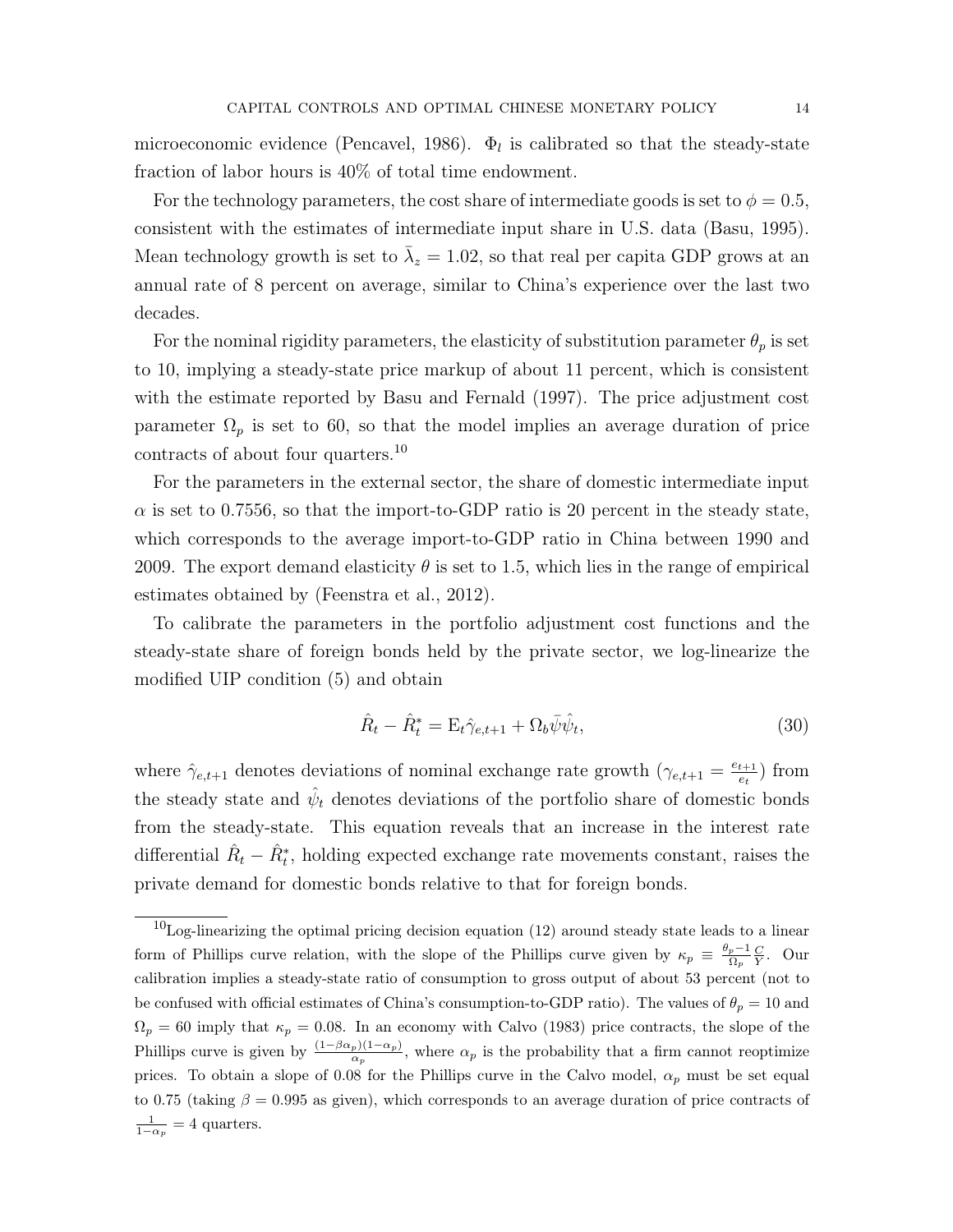China has not been observed with an open capital account. We therefore calibrate  $\bar{\psi}$  and  $\Omega_b$  using evidence from other emerging market economies. The steady-state share of domestic bonds is set to  $\bar{\psi} = 0.9$ , which lies in the range of estimates in the literature. For example, Coeurdacier and Rey (2011) found that average bond home bias worldwide in 2008 was equal to 0.75, while Aviat and Coeurdacier (2007) reported values for equity home bias around 0.80. The empirical literature suggests that home bias figures for emerging Asia are even higher than those for the rest of the world, around 0.97.  $\bar{\psi} = 0.9$  therefore appears to be a reasonable value for China.

The parameter  $\Omega_b$  is calibrated to capture average deviations from the UIP conditions. Specifically, a simple empirical model is estimated based on the modified UIP condition (5) using panel data from emerging market economies. The empirical model is given by

$$
\log \frac{e_{it}}{e_{i,t-1}} - (R_{i,t-1} - R_{t-1}^*) = a_i - b \log(\psi_{i,t-1}), \tag{31}
$$

where  $e_{it}$  is the nominal exchange rate for country i relative to the U.S. dollar (units of local currency per U.S. dollar) at the end of year  $t, R_{i,t-1} - R_{t-1}^*$  is the difference between country i's nominal interest rate and the U.S. three-month T-bill rate at the end of year  $t-1$ , and  $\psi_{i,t-1}$  is the share of domestic bonds held by country i residents relative to the country's total bond holdings (including domestic and foreign bonds) at the end of year  $t-1$ .

Our sample is a balanced panel of 22 emerging market economies (not including China) with a sample period from 2001 to 2011. For the period up to 2008, portfolio share data comes from Coeurdacier and Rey (2011). We extend their sample through 2011 by merging data from the International Financial Statistics (IFS) and from the Bank for International Settlements (BIS). The point estimate of  $b$  in equation (31) is about 0.2.<sup>11</sup> Given our calibration that  $\bar{\psi} = 0.9$ , the value of  $b = 0.2$  implies that  $\Omega_b = 0.22$ . This value of  $\Omega_b = 0.22$  is used to simulate optimal policy in the counterfactual case where China's capital account is partially liberalized (in which case China's capital account policy resembles those in other emerging market economies). Under the benchmark regime, China is assumed to have tighter capital controls than other emerging market economies. Thus,  $\Omega_b$  is set at a greater value of 0.6 to capture

<sup>11</sup>In keeping with poor empirical performances of UIP-related conditions in the literature, this coefficient was marginally significant at the 15 percent level. However, Carneiro and Wu (2010) provide evidence that UIP-based exchange rate conditions hold at statistically significant levels for samples of emerging market economies.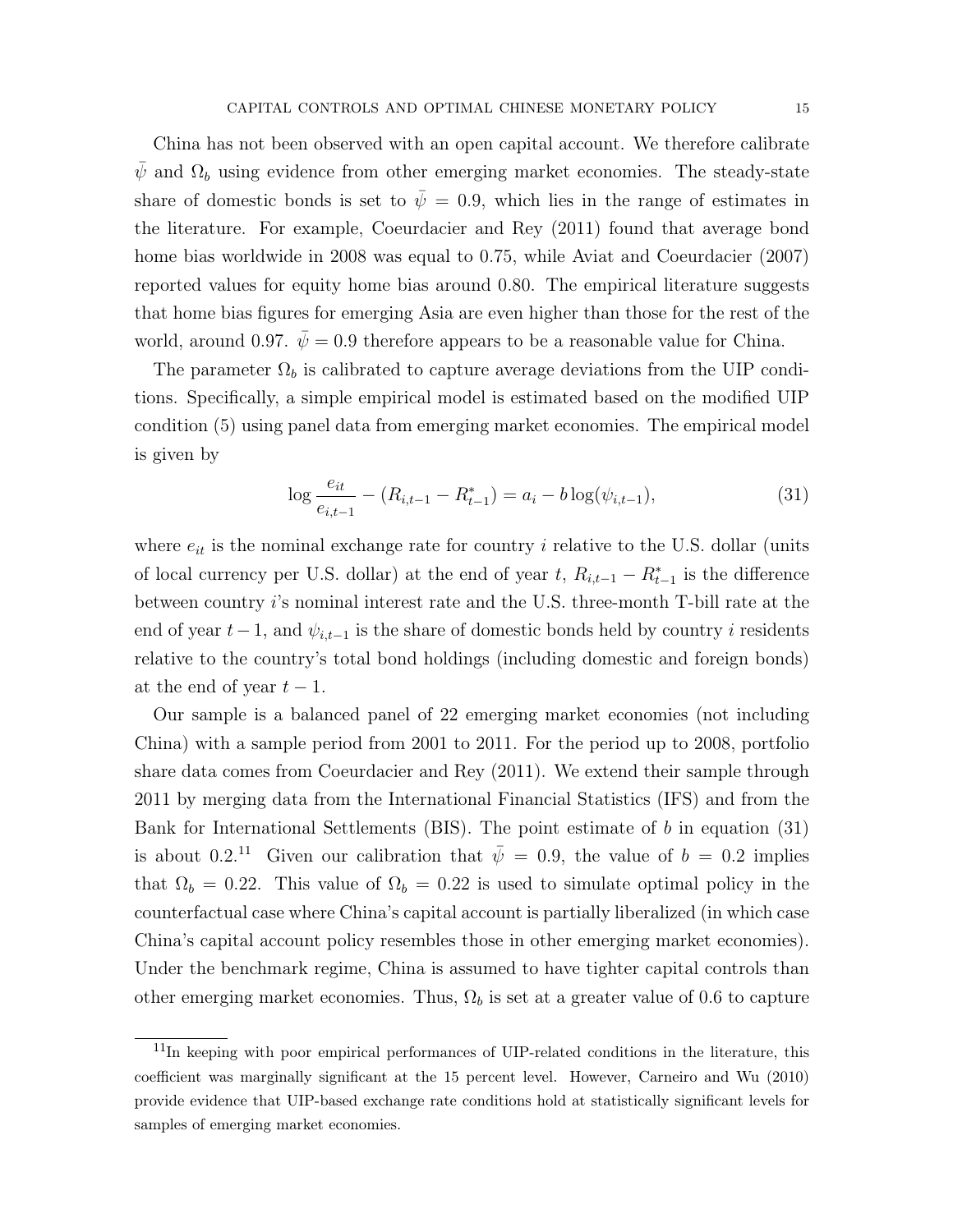the fact that it is more costly for China's private households to adjust their bond portfolios.<sup>12</sup>

For the shock parameters,  $\rho_r$  is set to 0.98 to capture the persistent decline in foreign interest rates during and after the global financial crisis. In response to the crisis, the Federal Reserve lowered its interest rate target to near-zero levels in early 2009 and later signaled its intention to maintain the extremely low levels of the target for a long period of time.  $\rho_x$  is set to 0.95 to capture the persistence in the global recession and the consequent declines in world demand. The standard deviations of each of the shocks are set to one percent.

IV.2. Dynamic responses to external shocks under optimal policy. We now examine the dynamic responses of macroeconomic variables under optimal monetary policy in our benchmark model with capital controls, nominal exchange rate pegs, and sterilized interventions. Our focus is on the effects of negative shocks to the foreign interest rate and export demand, similar to those observed following the 2008-2009 global financial crisis.

First, consider the effects of a persistent negative shock to the foreign interest rate. Figure 4 displays the impulse responses of a few macroeconomic variables. Capital account restrictions lead to short-run deviations from the UIP condition. Thus, despite the fixed exchange rate regime, the domestic interest rate declines only gradually and it does not instantaneously converge to the lower foreign interest rate. The increase in the interest-rate spread raises the costs of sterilization. Under optimal policy, the central bank chooses to sterilize less and to rely more on expanding the money supply to finance its foreign asset purchases. This expansionary monetary policy, along with the decline in the domestic nominal interest rate, boosts aggregate demand and, holding all else equal, raises real GDP and domestic inflation.

An increase in domestic inflation implies a real exchange rate appreciation because the nominal exchange rate is fixed. The appreciation then reduces export demand. Furthermore, the decline in the foreign interest rate directly reduces earnings from holdings of foreign assets. Both the real exchange-rate appreciation and the reductions in earnings on foreign assets contribute to a decline in current account balances relative to the steady state. This partially offsets the expansionary effects of monetary policy on aggregate demand. However, under our parameter calibration, the expansionary effects of monetary policy dominate the negative effects of declines in foreign earnings

<sup>&</sup>lt;sup>12</sup>Experimentation with a reasonable range of values of  $\Omega_b$  (with a lower bound of 0.22) suggests that the qualitative results are robust.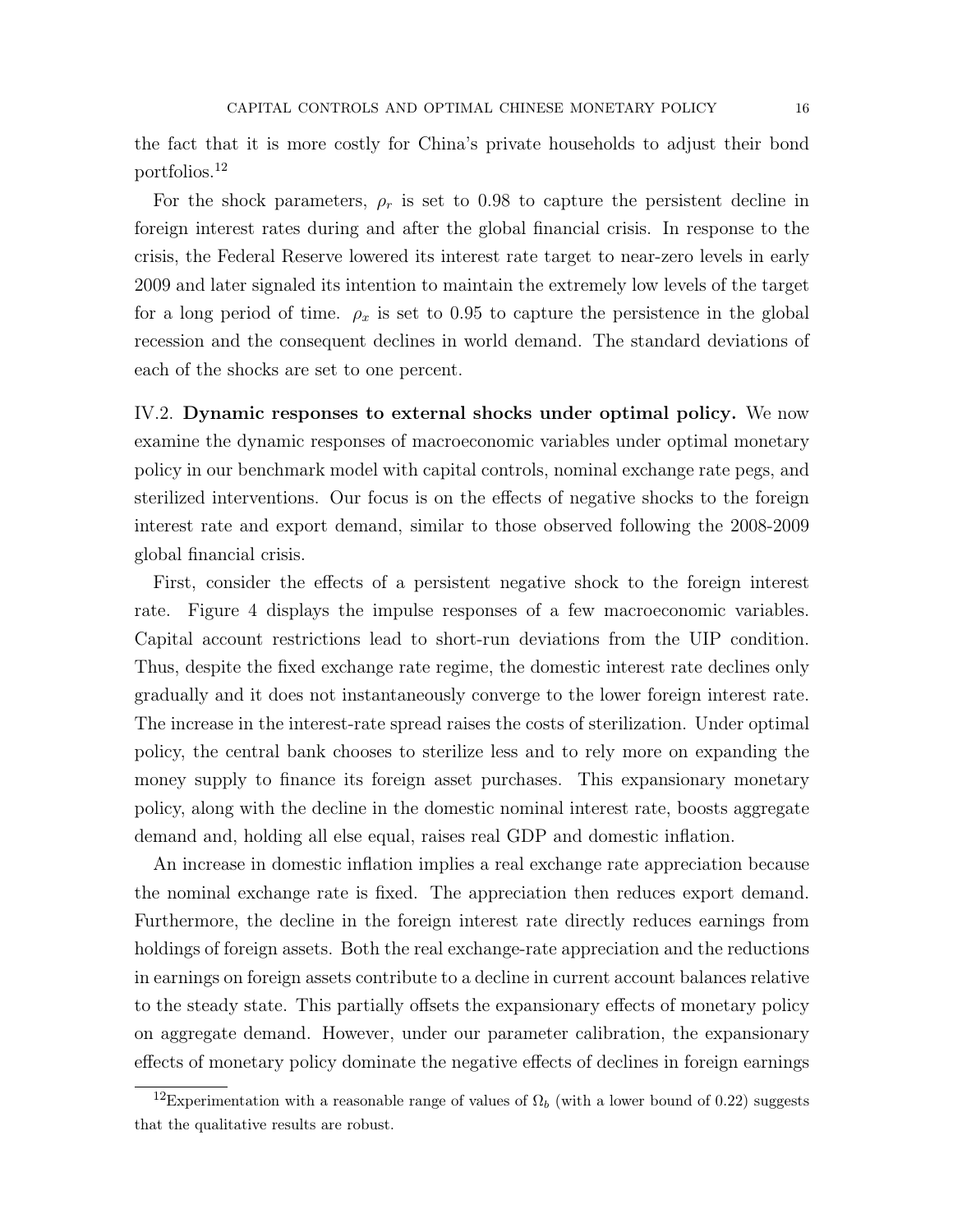and real exchange rate appreciation, producing a short-run increase in both inflation and real GDP.

Next, consider the effects of a negative shock to export demand. Figure 5 shows the impulse responses of the macroeconomic variables to that shock. A reduction in export demand reduces current account balances and the central bank's accumulation of foreign reserves. The central bank responds by reducing the intensity of sterilization and the supply of money. Lower export demand also implies lower aggregate demand which reduces real GDP and inflation. With a fixed nominal exchange rate regime, a decline in inflation implies a real depreciation, which helps alleviates the declines in export demand. Under optimal policy, the central bank keeps its nominal interest rate essentially unchanged. Thus, as aggregate demand falls, the demand for real money balances also fall; but since inflation declines, the fall in real money balances implies a fall in the money supply as well.

Figures 4 and 5 show that a negative export demand shock and a negative foreign interest rate shock move the macroeconomic variables in different directions, except that both shocks lower current account balances. In the aftermath of the global financial crisis, China experienced declines in global demand and increases in its domestic interest rate spread, consistent with these two shocks. The observed increases in inflation in China during that period suggest that concerns about sterilization costs influenced the actual conduct of Chinese monetary policy in a manner consistent with the tradeoff between sterilization costs and domestic price stability highlighted by our DSGE model.

#### V. Policy reforms

In our benchmark model, the prevailing trade policy regime in China is taken as given, including capital account restrictions and exchange rate pegs. This regime imposes constraints on optimal monetary policy for China. In particular, a decline in foreign interest rates relative to China's domestic interest rates leads to an increase in the cost of sterilization and therefore an easing of domestic monetary policy, resulting in a short-run increase in inflation.

Recent Chinese policy discussions have considered liberalizing capital account restrictions and relaxing exchange rate pegs. We therefore examine – within the same DSGE framework– the macroeconomic implications of several counterfactual liberalizations. Three alternative policy reforms are considered: (i) relaxing capital account restrictions to levels similar to those in other emerging market economies, (ii) allowing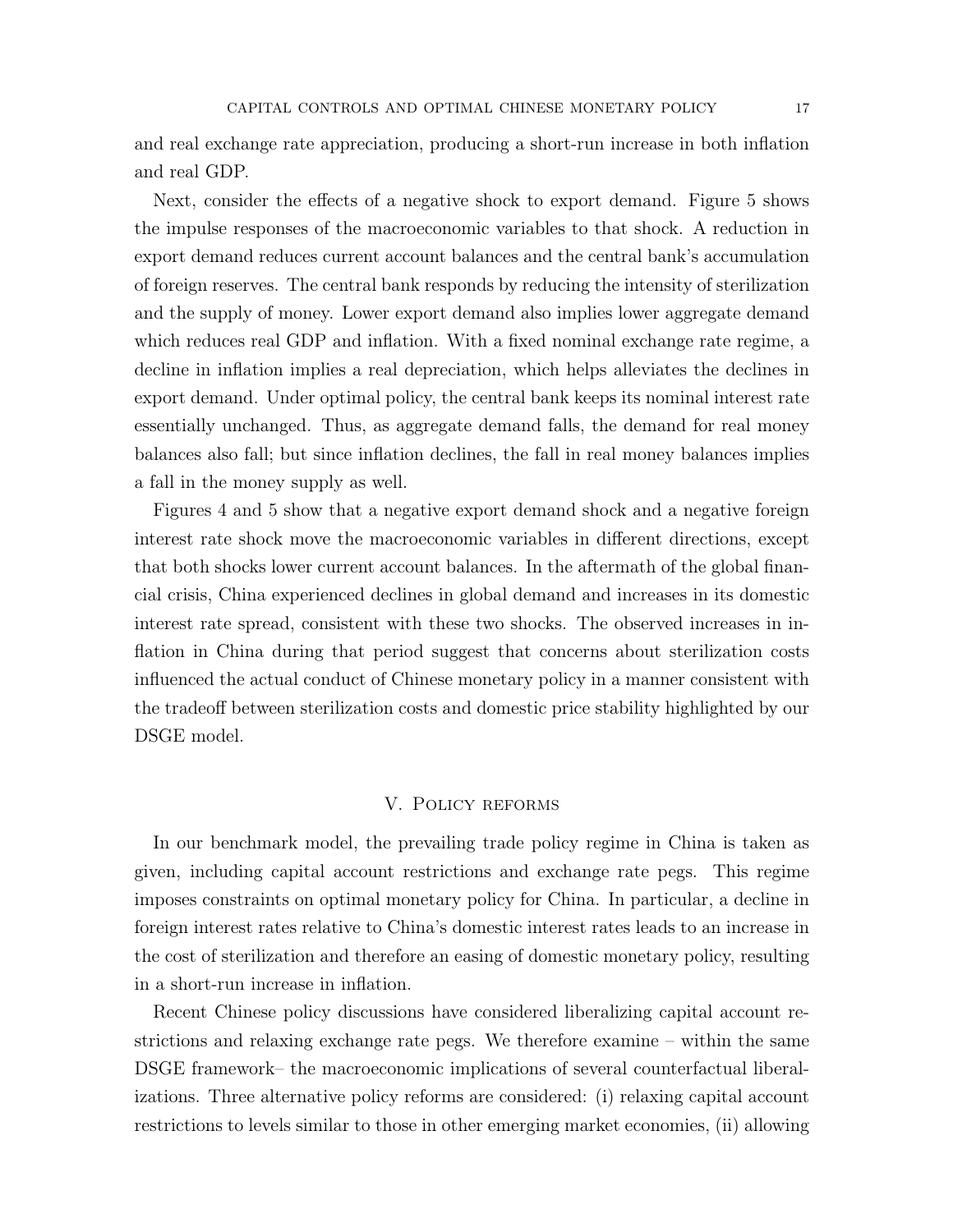the exchange rate to float, and (iii) relaxing restrictions on both the capital account and the exchange rate. Under each policy regime, the central bank solves the optimal monetary policy problem by maximizing the representative household's welfare, taking as given the private sector's optimizing decisions. As in the benchmark case, our focus continues to be on shocks to the foreign interest rate and export demand.

Welfare gains under each liberalization policy are measured by consumption equivalence relative to the benchmark policy regime. To be specific, we first compute the welfare under the benchmark policy regime (denoted by  $V^b$ ) and under an alternative regime (denoted by  $V^a$ ) upon obtaining the Ramsey allocations. Welfare gains are then calculated as the percentage decrease in consumption in perpetuity under the alternative regime such that the representative agent is indifferent between living under that regime and under the benchmark regime. In terms of the model variables, the welfare gains are measured by  $\Delta$  such that

$$
E\sum_{t=0}^{\infty} \beta^t \left[ \log(C_t^a(1-\Delta)) + \Phi_m \log(m_t^a) - \Phi_l \frac{(L_t^a)^{1+\eta}}{1+\eta} \right] = V^b,
$$
 (32)

where the variables with a superscript  $\alpha$  denotes allocations under the alternative regime. With log-utility in consumption, the explicit expression for welfare gains satisfies

$$
\log(1 - \Delta) = \frac{1}{1 - \beta} (V^b - V^a),\tag{33}
$$

The macroeconomic stability properties of each policy regime can be compared by computing the unconditional volatilities of real GDP (denoted by  $\sigma_y$ ), inflation  $(\sigma_{\pi})$ , employment  $(\sigma_{L})$ , the real exchange rate  $(\sigma_{q})$ , and the current account  $\sigma_{ca}$ in the simulated model driven by both types of external shocks. Table 2 displays the standard deviations of several macroeconomic variables and welfare under the benchmark policy regime and under each alternative liberalization policy.

Consider first a partial liberalization of capital controls, whereby China reduces it capital account restrictions to levels similar to other emerging market economies. In particular, the portfolio adjustment cost parameter  $(\Omega_b)$  is lowered from 0.6 in the benchmark economy to 0.22, the value estimated using data from other emerging market economies. Foreign investors continue to not be allowed to hold Chinese assets and the nominal exchange rate continues to be pegged.

Table 2 (the column under "Open capital account") shows that easing capital account controls leads to modest gains in macroeconomic stability relative to the benchmark regime. In particular, when capital account controls are eased, the volatilities in real GDP, inflation, and employment are slightly reduced, and the real exchange rate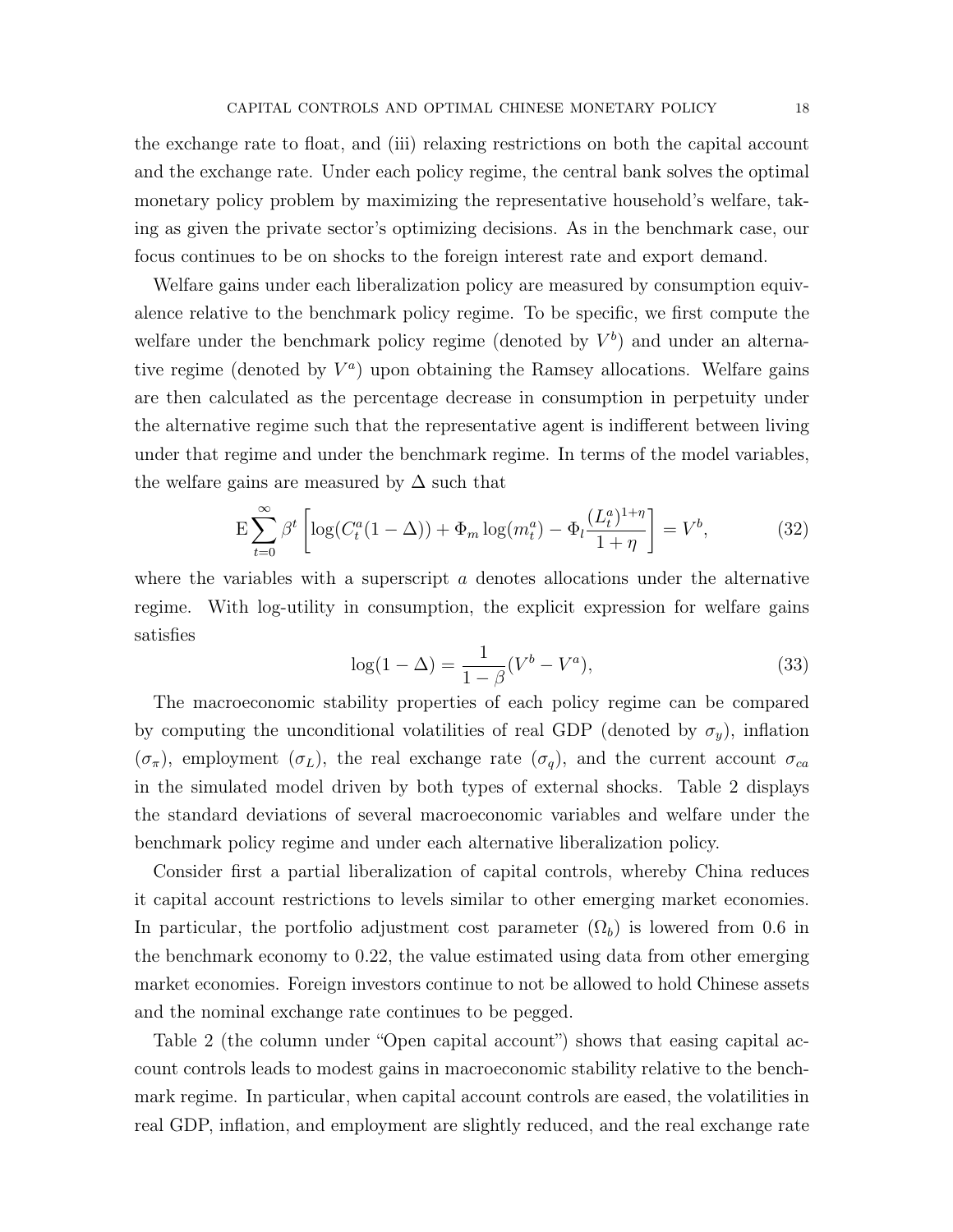and current account are also better stabilized when the country is buffeted by shocks to the foreign interest rate and export demand. By liberalizing capital account restrictions, the central bank faces less pressure to absorb foreign capital inflows and thus has less need for sterilization. This reform reduces the tension between sterilization costs and domestic price stability, leading to superior outcomes for macroeconomic stability and welfare than those obtained under the benchmark regime.<sup>13</sup>

Consider next the outcome of optimal monetary policy when pegs on the nominal exchange rate are removed. In this counterfactual experiment, capital account restrictions are assumed to remain in place. When the nominal exchange rate is allowed to float, the central bank gains additional flexibility in conducting domestic monetary policy. To close the model requires specifying an instrument for domestic monetary policy (i.e., a nominal anchor). Following the original work by Taylor (1993), the central bank follows the interest rate rule

$$
\hat{R}_t = 1.5\hat{\pi}_t + 0.5G\hat{D}P_t,\tag{34}
$$

where the variables  $\hat{R}_t$ ,  $\hat{\pi}_t$ , and  $\hat{GDP}_t$  denote the log-deviations of, respectively, the nominal interest rate, the inflation rate, and real GDP from steady state.

Table 2 (the column under "Flexible exchange rate") shows that allowing the exchange rate to float can achieve better macroeconomic stability and higher welfare than the benchmark regime, even though capital controls remain in place. With a floating exchange rate, the central bank gains more flexibility in maintaining external balances through exchange-rate adjustments in face of external shocks.

Finally, consider the implications of relaxing restrictions on both the capital account and the nominal exchange rate (i.e., a combination of the first two liberalization polices). This policy reform leads to further gains in macroeconomic stability relative to each of the two alternative liberalization policies alone. However, relative to the floating exchange rate regime, the additional gains from also relaxing capital account restrictions appear to be small.<sup>14</sup>

 $13$ Since other distortions remain (e.g., sticky prices and fixed exchange rates) when capital account restrictions are alleviated in our counterfactual experiment, the analysis here is necessarily about second-best policies. Under calibrated parameters, modest gains in macroeconomic stability are obtained. In general, however, in the presence of other shocks or other frictions not studied in our model, the second-best policy outcome may be different.

<sup>&</sup>lt;sup>14</sup>These results, again, reflect second-best policy outcomes and depend on the parameter calibration and sources of shocks. Moreover, they also depend on assumptions about the utility function. For example, Bianchi (2011) shows in a small open economy model that an exchange rate peg leads to higher welfare if intra- and inter-temporal elasticities of substitution in preferences are sufficiently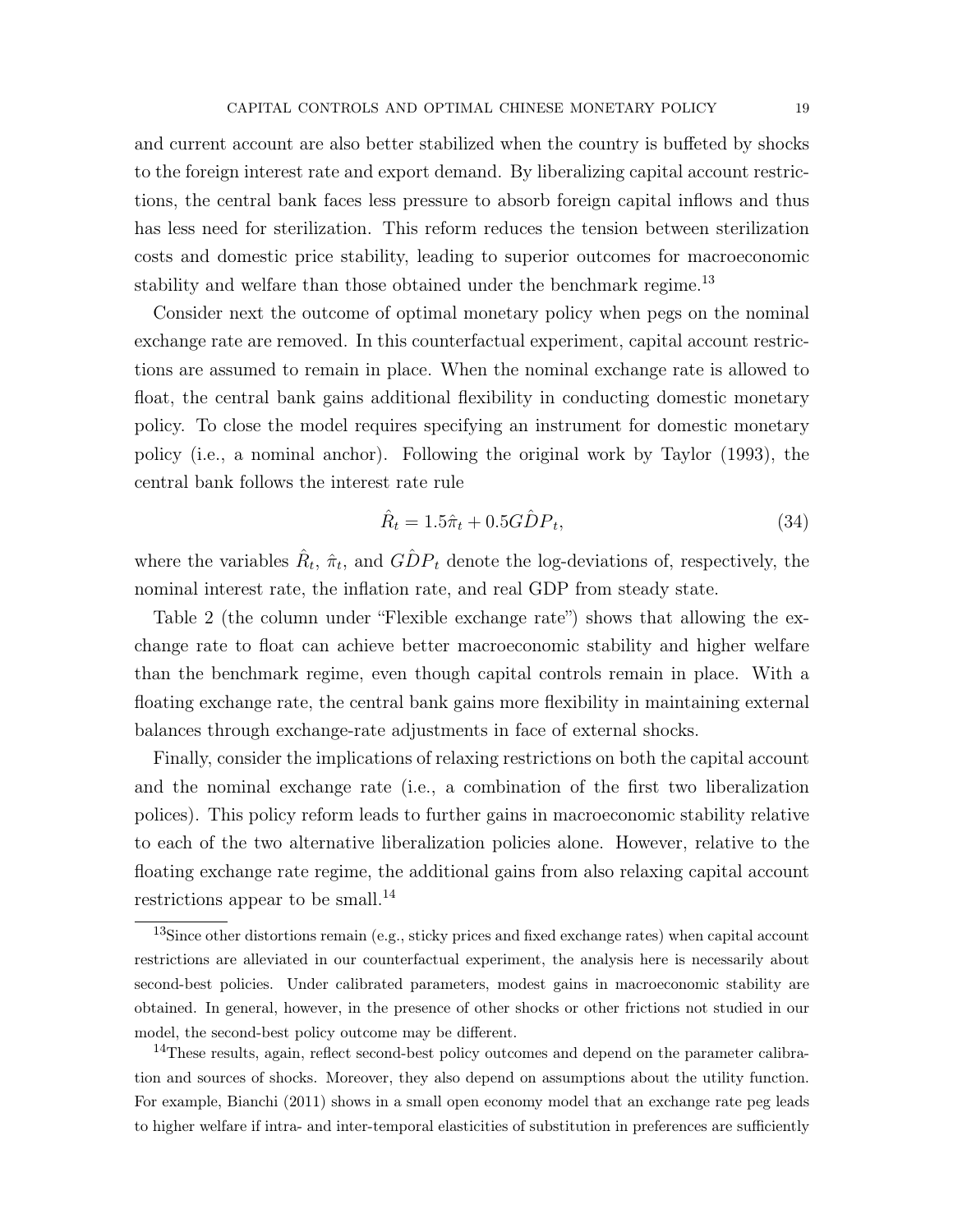#### VI. Conclusion

China's prevailing policy regime features capital controls, exchange rate targets, and sterilized interventions. Under these restrictions, optimal Chinese monetary policy involves a tradeoff between sterilization costs and domestic price stability. This tradeoff is illustrated in a DSGE model calibrated to Chinese and global data. The model reveals that, following a negative shock to foreign interest rates similar to that which occurred during the global financial crisis, optimal policy calls for a reduction in sterilization activity, resulting in monetary policy easing and an increase in inflation.

The same DSGE framework allows us to examine the implications of several alternative liberalization policies for macroeconomic stability and social welfare. These liberalization policies include: (i) partially easing capital controls, (ii) letting the exchange rate float, and (iii) doing both simultaneously. Under calibrated parameters, the regime that combines a partially liberalized capital account and a floating exchange rate performs best, although liberalizing either capital controls or exchange rate targets leads to gains in macroeconomic stability and welfare.

Easing capital account restrictions mitigates central bank concerns about sterilization costs and allows it to choose policies that achieve better stability. On the other hand, by allowing the exchange rate to float, the central bank can respond to external shocks by adjusting the exchange rate; which helps reduce external imbalances and shields the country from the adverse impact of fluctuations in foreign conditions, even when the capital account remains closed. Consequently, while our model is quite stylized and the relative numerical rankings should not be pushed too aggressively, our findings suggest that even partial reform of China's existing trade policy regime–either through opening the capital account or by letting exchange rate float—can help improve the Chinese central bank's ability to weather external shocks and achieve better macroeconomic stability.

In reality, China faces many additional distortions. Liberalization of these other distortions would in general also have second-best consequences. A coherent theoretical framework similar to that derived in this paper would therefore likely be useful in assessing the desirable priorities of other policy reforms as well. Evaluating additional liberalization policies would require a more sophisticated framework that incorporates

high. In general, if domestic producers have monopoly power and domestic and foreign goods are imperfect substitutes, then there is a terms-of-trade externality that the planner takes into account when setting optimal policy [e.g., Corsetti and Pesenti (2001)]. The regime rankings obtained here should therefore be interpreted with caution.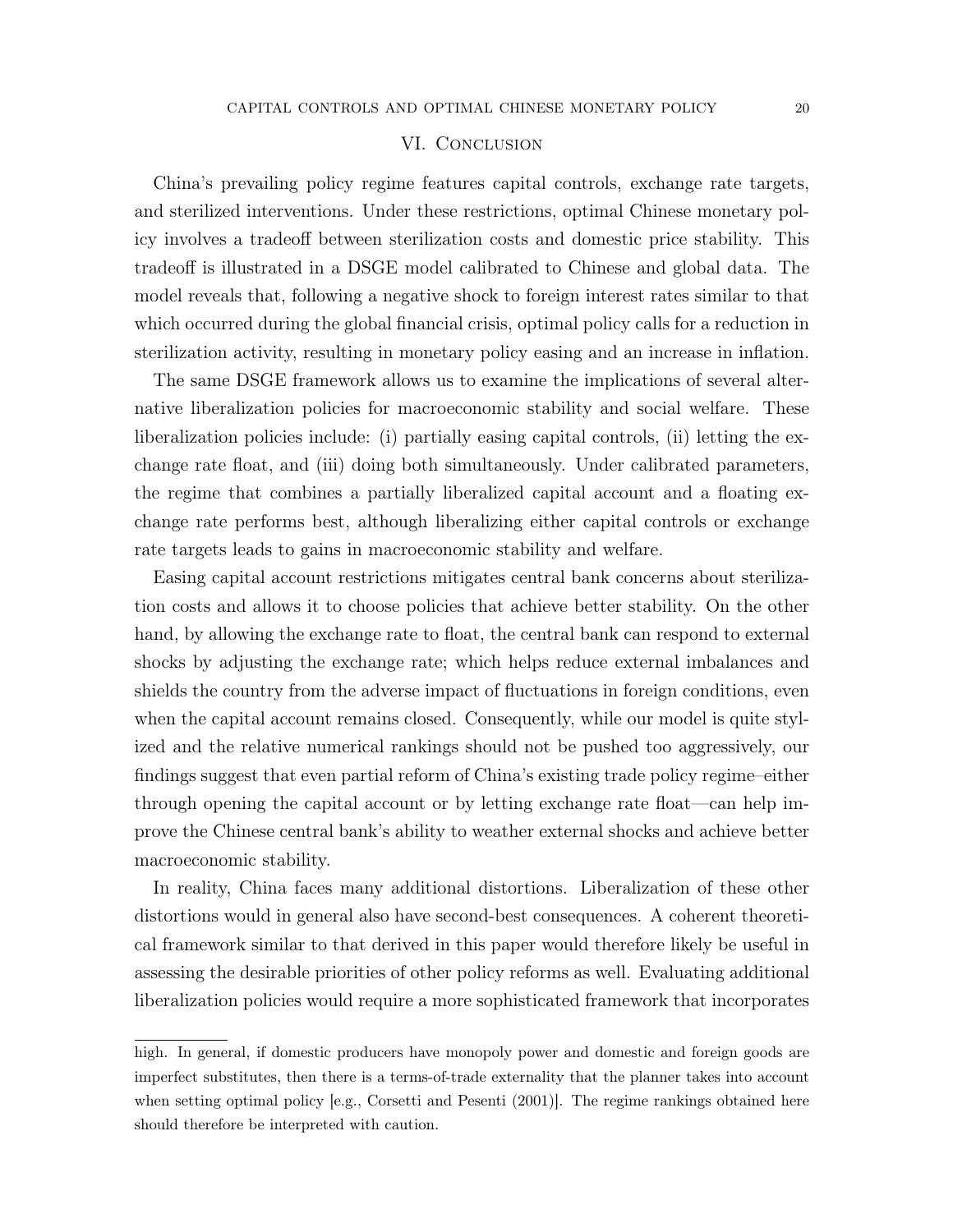these other frictions. These include, for example, the limited access of some private firms to credit; the financial repression of Chinese households that may have led to excessive savings and contributed to external imbalances; and state controls over the banking sector. In addition, a full evaluation of the implications of Chinese policy reforms would require studying the dynamics associated with the policy change along the transition path to a new steady state. Future research along these lines should be both important and promising.

#### **REFERENCES**

- AVIAT, A. AND N. COEURDACIER (2007): "The Geography of Trade in Goods and Asset Holdings," Journal of International Economics, 71, 22–51.
- Basu, S. (1995): "Intermediate Goods and Business Cycles: Implications for Productivity and Welfare," American Economic Review, 85, 512–531.
- Basu, S. and J. G. Fernald (1997): "Returns to Scale in U.S. Production: Estimates and Implications," Journal of Political Economy, 105, 249–283.
- BENIGNO, P. (2004): "Optimal monetary policy in a currency area," *Journal of In*ternational Economics, 63, 293–320.
- BIANCHI, J. (2011): "Overborrowing and Systemic Externalities in the Business Cycle," American Economic Review, 101, 3400–3426.
- BLANCHARD, O. J. AND J. GALÍ (2007): "Real Wage Rigidities and the New Keynesian Model," Journal of Money, Credit, and Banking, 39, 35–65.
- CALVO, G., L. LEIDERMAN, AND C. REINHART (1996): "Inflows of Capital to Developing Countries in the 1990s," Journal of Economic Perspectives, 10, 12–139.
- Calvo, G. A. (1983): "Staggered Prices in a Utility-Maximizing Framework," Journal of Monetary Economics, 12, 383–398.
- $-$  (1991): "The Perils of Sterilization," IMF Staff Papers, 38, 921–926.
- Carneiro, D. D. and T. Wu (2010): "Sovereign Risk and Out-of-Equilibrium Exchange Rate Dynamics," Review of Development Economics, 14, 699–711.
- Chari, V., P. J. Kehoe, and E. R. McGrattan (2000): "Sticky Price Models of the Business Cycle: Can the Contract Multiplier Solve the Persistence Problem?" Econometrica, 68, 1151–1180.
- CHEN, Q., M. FUNKE, AND M. PAETZ (2012): "Market and Non-market Monetary Policy Tools in A Calibrated DSGE Model for Mainland China," BOFIT Discussion Papers, Bank of Finland.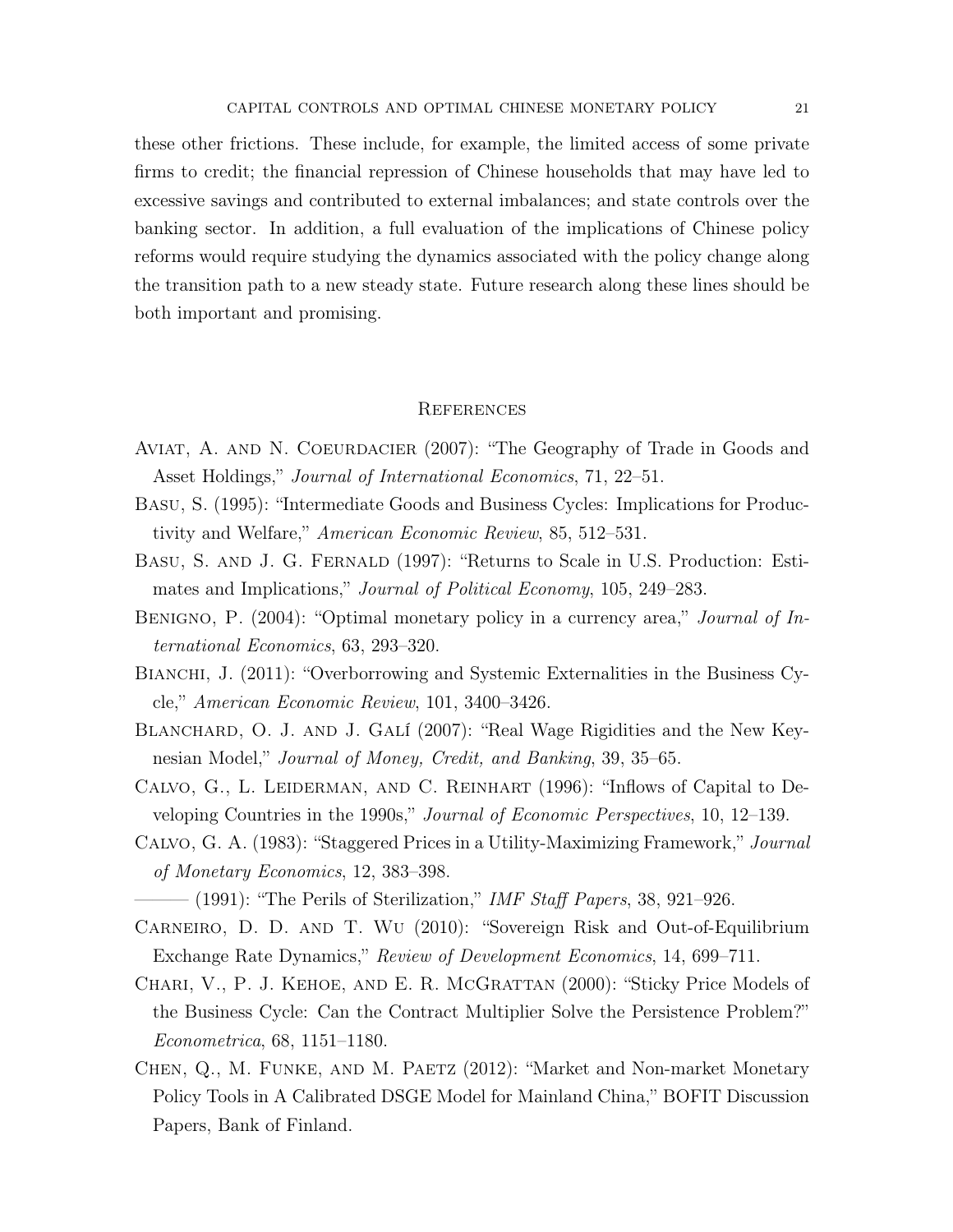- Christiano, L., M. Eichenbaum, and C. Evans (2005): "Nominal Rigidities and the Dynamics Effects of a Shock to Monetary Policy," Journal of Political Economy, 113, 1–45.
- Clarida, R., J. Galí, and M. Gertler (2002): "Optimal Monetary Policy in Open versus Closed Economies: An Integrated Approach," American Economic Review, 91, 248–252.
- Coeurdacier, N. and H. Rey (2011): "Home Bias in Open Economy Financial Macroeconomics," NBER Working Paper 17691.
- COLE, H. L. AND M. OBSTFELD (1991): "Commodity Trade and International Risk Sharing: How Much Do Financial Markets Matter?" Journal of Monetary Economics, 28, 3–24.
- CORSETTI, G., L. DEDOLA, AND S. LEDUC (forthcoming): "Optimal Monetary Policy in Open Economies," in Handbook of Monetary Economics, ed. by M. Woodford and B. Friedman, Elsevier.
- CORSETTI, G. AND P. PESENTI (2001): "Welfare and Macroeconomic Interdependence," Quarterly Journal of Economics, 116(2), 421–445.
- De Paoli, B. and A. Lipinska (2013): "Capital Controls: A Normative Analysis," Federal Reserve Bank of New York Satff Report no. 600.
- Erceg, C. J., D. W. Henderson, and A. T. Levin (2000): "Optimal Monetary Policy with Staggered Wage and Price Contracts," Journal of Monetary Economics, 46, 218–313.
- FARHI, E. AND I. WERNING (2012): "Dealing with the Trilemma: Optimal Capital Controls with Fixed Exchange Rates," NBER Working Paper 18199.
- FEENSTRA, R. C., M. OBSTFELD, AND K. N. RUSS (2012): "In Search of the Armington Elasticity," Unpublished manuscript, University of California Davis.
- FORBES, K., M. FRATZSCHER, AND R. STRAUB (2013): "Capital Controls and Macroprudential Measures: What Are They Good For?" DIW Berlin Working Paper 1343.
- GABAIX, X. AND M. MAGGIORI (2013): "International Liquidity and Exchange Rate Dynamics," Unpublished Manuscript New York University.
- GALÍ, J. AND T. MONACELLI (2005): "Monetary Policy and Exchange Rate Volatility in a Small Open Economy," 72, 707–734.
- Glick, R. and M. Hutchison (2009): "Navigating the Trilemma: Capital Flows and Monetary Policy in China," Journal of Asian Economics, 20, 205–224.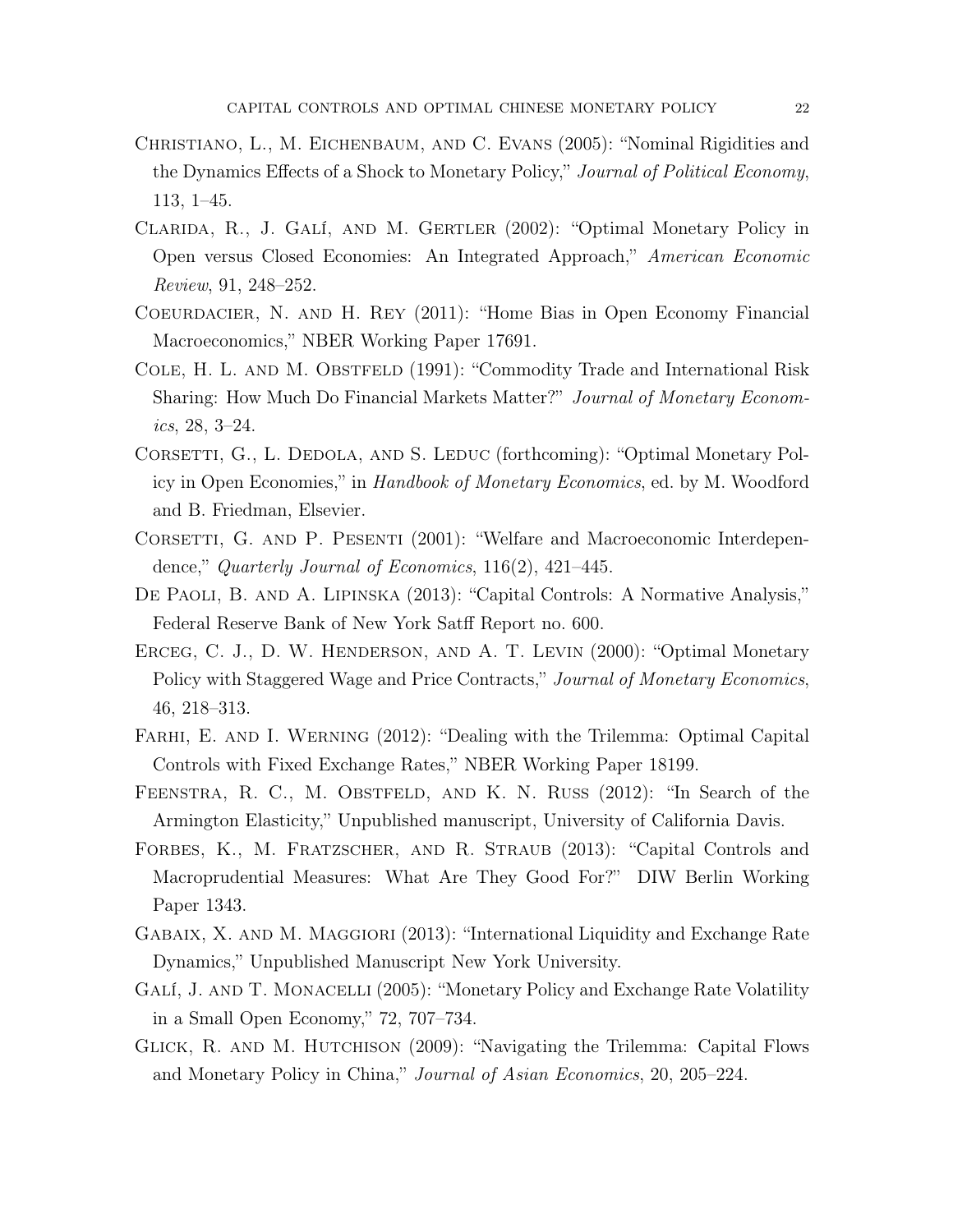- Huang, K. X. and Z. Liu (2005): "Inflation Targeting: What Inflation Rate to Target?" Journal of Monetary Economics, 52, 1435–1462.
- Jeanne, O. (2012): "Capital Account Policies and the Real Exchange Rate," PIIE Working Paper WP 12-14.
- Jeanne, O. and A. Korinek (2010): "Managing Credit Booms and Busts: A Pigouvian Taxation Approach," NBER Working Paper 16377.
- KLETZER, K. AND M. M. SPIEGEL (1998): "Speculative Capital Inflows and Exchange Rate Targeting in the Pacific Basin," in Managing Capital Flows and Exchange Rates: Perspectives from the Pacific Basin, ed. by R. Glick, Cambridge University Press, chap. 13, 409–436.
- Liu, Z. and E. Pappa (2008): "Gains from International Monetary Policy Coordination: Does It Pay to Be Different?" Journal of Economic Dynamics and Control, 32, 2085–2117.
- Mankiw, N. G. and R. Reis (2003): "What Measure of Inflation Should a Central Bank Target?" Journal of European Economic Association, 1, 1058–1086.
- Miao, J. and T. Peng (2011): "Business Cycles and Macroeconomic Policy in China: Evidence from an Estimated DSGE Model," Unpublished manuscript, Boston University.
- Ostry, J. D., A. R. Ghosh, K. Habermeier, M. Chamon, M. S. Qureshi, and D. B. Reinhart (2010): "Capital Inflows: The Role of Controls," IMF Staff Position note SPN/10/04, February 19.
- Pencavel, J. (1986): "Labor supply of men: A survey." in Handbook of Labor Economics, ed. by O. Ashenfelter and R. Layard, Amsterdam: Elsevier Science, 3–102.
- PRASAD, E., T. RUMBAUGH, AND Q. WANG (2005): "Putting the Cart Before the Horse?: Capital Account Liberalization and Exchange Rate Flexibility in China," IMF Policy Discussion Paper No. 05/1.
- ROTEMBERG, J. J. (1982): "Sticky Prices in the United States," Journal of Political Economy, 90, 1187–1211.
- SONG, Z., K. STORESLETTEN, AND F. ZILIBOTTI (2013): "Growing (with Capital Controls) Like China," Unpublished manuscript, University of Chicago Booth School of Business, University of Oslo, and University of Zurich.
- Taylor, J. B. (1993): "Discretion versus Policy Rules in Practice," Amsterdam, vol. 39 of Carnegie-Rochester Conference Series on Public Policy, 195–214.
- WOODFORD, M. (2003): Interest and Prices: Foundations of a Theory of Monetary Policy, Princeton, New Jersey: Princeton University Press.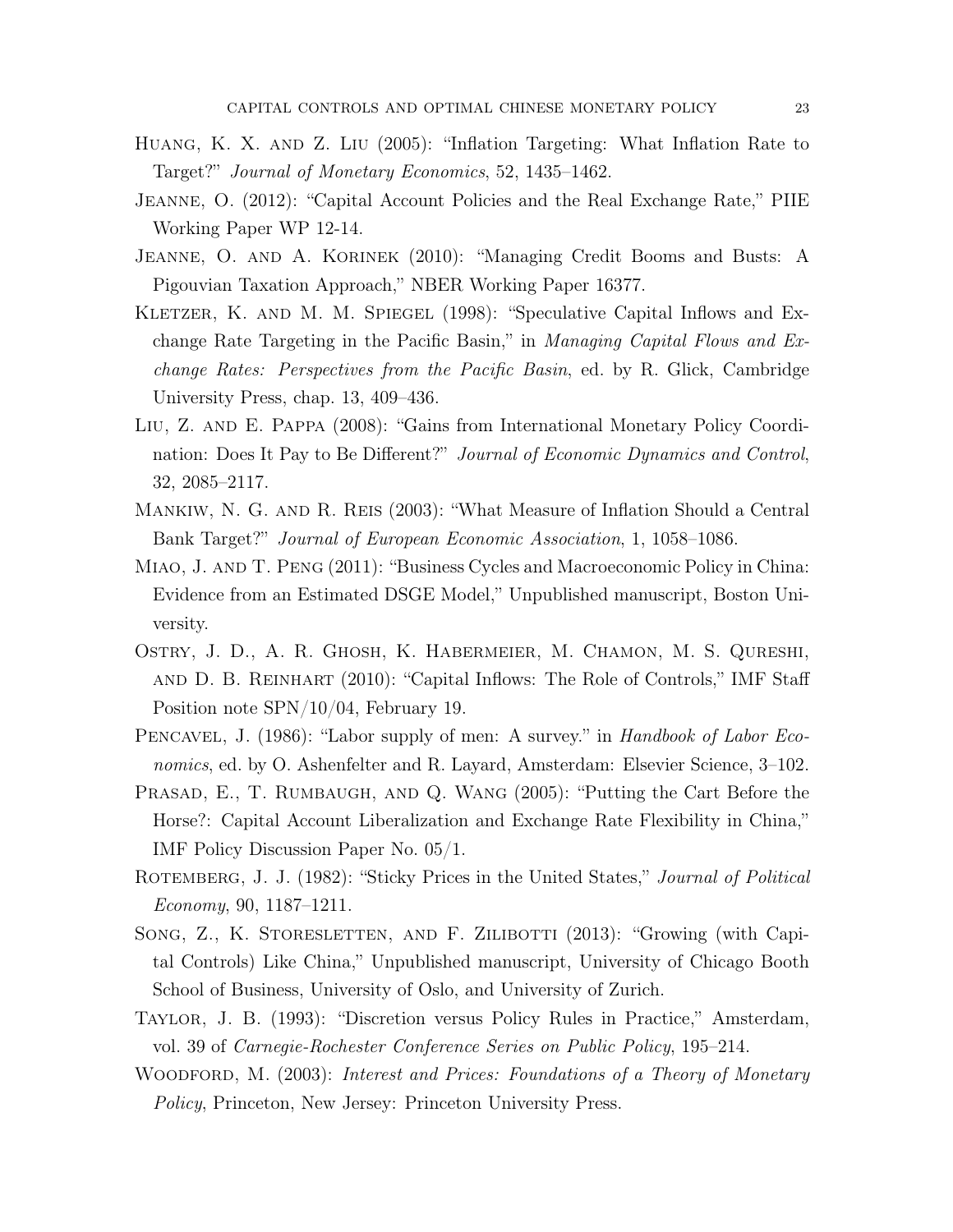| Parameter                | Description                                             | value  |  |  |  |
|--------------------------|---------------------------------------------------------|--------|--|--|--|
|                          |                                                         |        |  |  |  |
|                          | Preferences                                             |        |  |  |  |
| $\beta$                  | Subjective discount factor                              |        |  |  |  |
| $\Phi_m$                 | Utility weight on money balances                        |        |  |  |  |
| $\eta$                   | Inverse Frisch elasticity                               |        |  |  |  |
|                          |                                                         |        |  |  |  |
|                          | Technologies                                            |        |  |  |  |
|                          | Cost share of intermediate goods                        |        |  |  |  |
| $\phi$ $\bar{\lambda}_z$ | Mean productivity growth rate                           | 1.02   |  |  |  |
|                          |                                                         |        |  |  |  |
|                          | Nominal rigidities                                      |        |  |  |  |
| $\theta_p$               | Elasticity of substitution between differentiated goods | 10     |  |  |  |
| $\Omega_p$               | Price adjustment cost                                   | 60     |  |  |  |
|                          |                                                         |        |  |  |  |
|                          | Portfolio adjustment                                    |        |  |  |  |
| $\Omega_b$               | Portfolio adjustment cost parameter                     | 0.6    |  |  |  |
| $\bar{\psi}$             | Average portfolio share of domestic bonds               | 0.9    |  |  |  |
|                          |                                                         |        |  |  |  |
|                          | International trade                                     | 0.7556 |  |  |  |
| $\alpha$                 | Share of domestic intermediate goods                    |        |  |  |  |
| $\theta$                 | Export demand elasticity                                | 1.5    |  |  |  |
|                          |                                                         |        |  |  |  |
|                          | Shock processes<br>0.98                                 |        |  |  |  |
| $\rho_r$                 | Persistence of foreign interest rate shock              |        |  |  |  |
| $\rho_x$                 | Persistence of export demand shock                      | 0.95   |  |  |  |
| $\sigma_r$               | Standard deviation of foreign interest rate shock       |        |  |  |  |
| $\sigma_x$               | Standard deviation of export demand shock<br>0.01       |        |  |  |  |

# TABLE 1. Calibrated parameters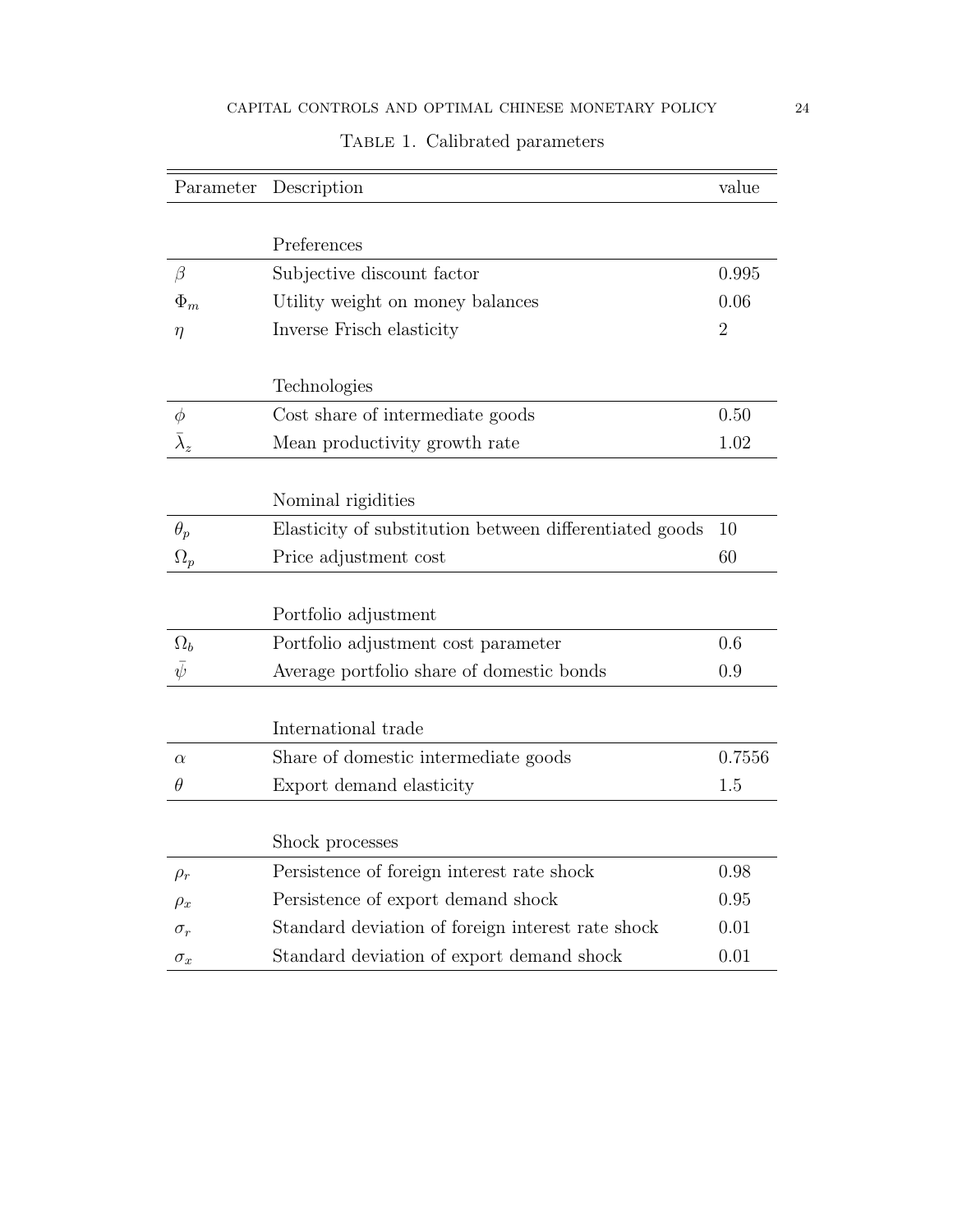|                   |        |        | Benchmark Open capital account Flexible exchange rate Full reform |        |
|-------------------|--------|--------|-------------------------------------------------------------------|--------|
| $\sigma_y$        | 0.0327 | 0.0289 | 0.0111                                                            | 0.0101 |
| $\sigma_{\pi}$    | 0.0155 | 0.0136 | 0.0041                                                            | 0.0036 |
| $\sigma_L$        | 0.0217 | 0.0193 | 0.0143                                                            | 0.0141 |
| $\sigma_q$        | 0.1416 | 0.1269 | 0.1031                                                            | 0.0979 |
| $\sigma_{ca}$     | 3.5080 | 3.3712 | 3.4261                                                            | 3.3701 |
| Welfare gains $-$ |        | 0.0029 | 0.0077                                                            | 0.0079 |

Table 2. Macroeconomic stability and welfare under alternative policy regimes

Note: The terms  $\sigma_y$ ,  $\sigma_{\pi}$ ,  $\sigma_L$ ,  $\sigma_q$ , and  $\sigma_{ca}$  denote the standard deviations of real GDP, inflation, employment, the real exchange rate, and the current account.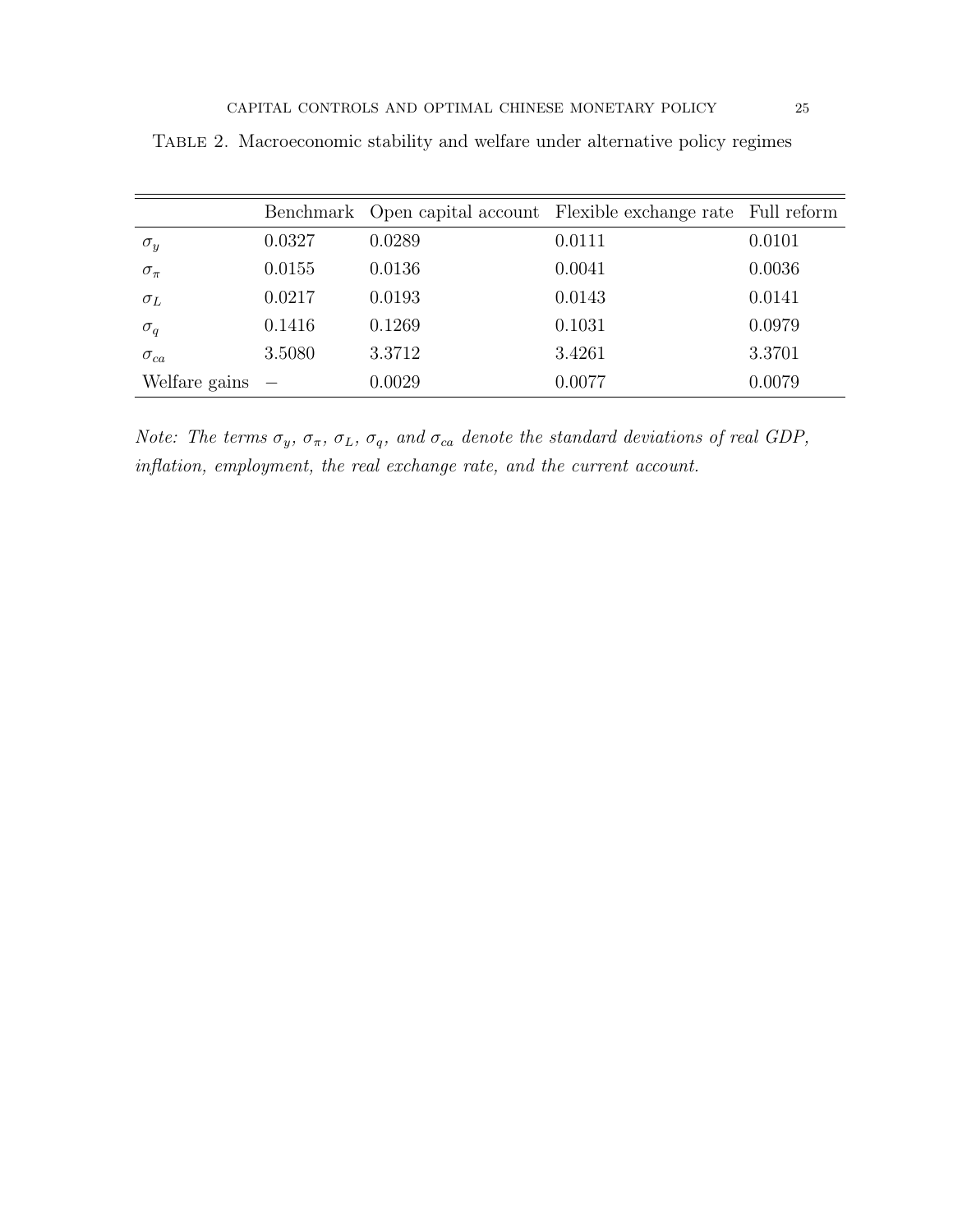

Figure 1. China's current account surpluses and foreign reserve accumulations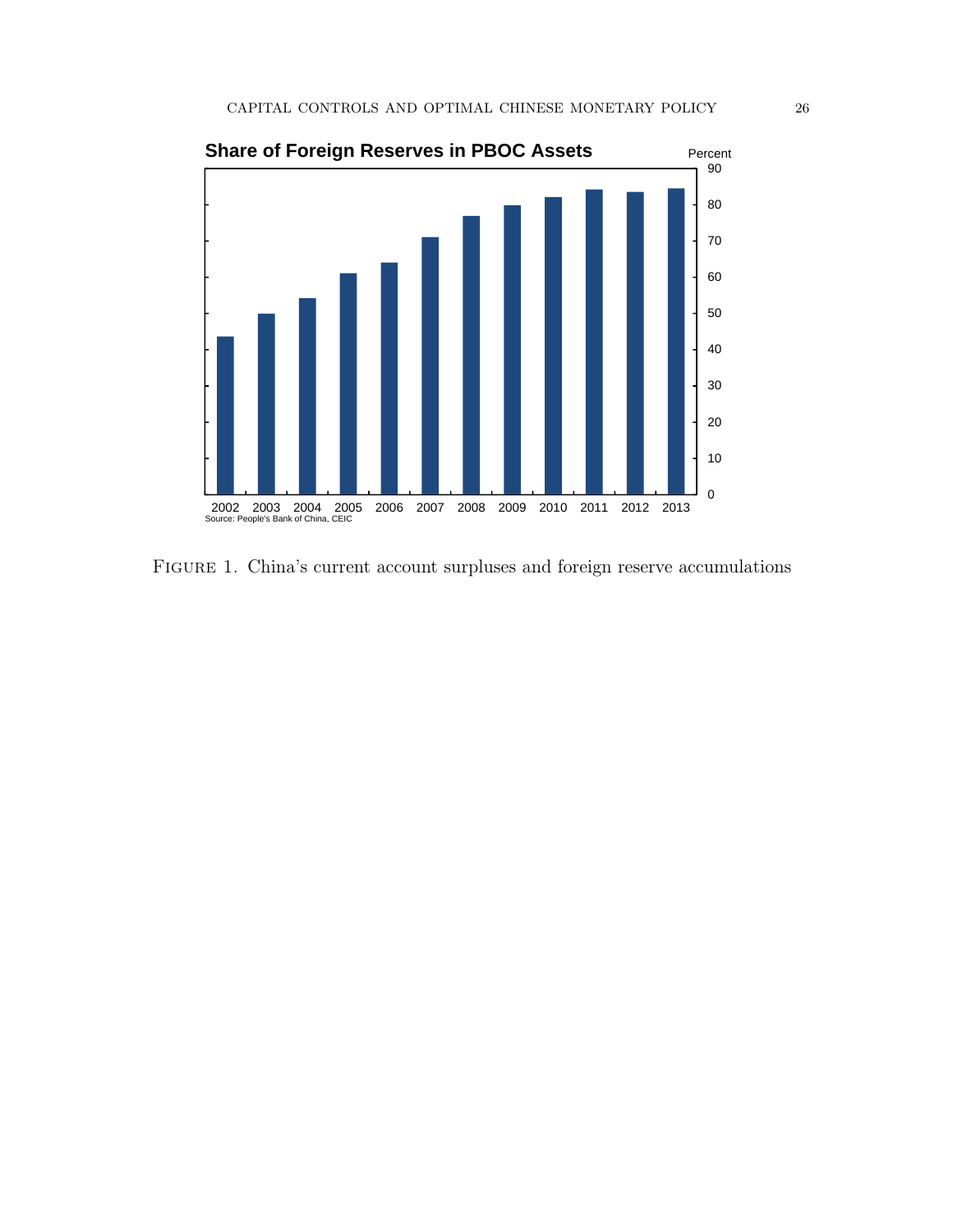

Figure 2. China SHIBOR (Shanghai Interbank Offered Rate) vs. U.S. three-month Treasury bills rate. The grey area indicates the Great Recession period in the United States.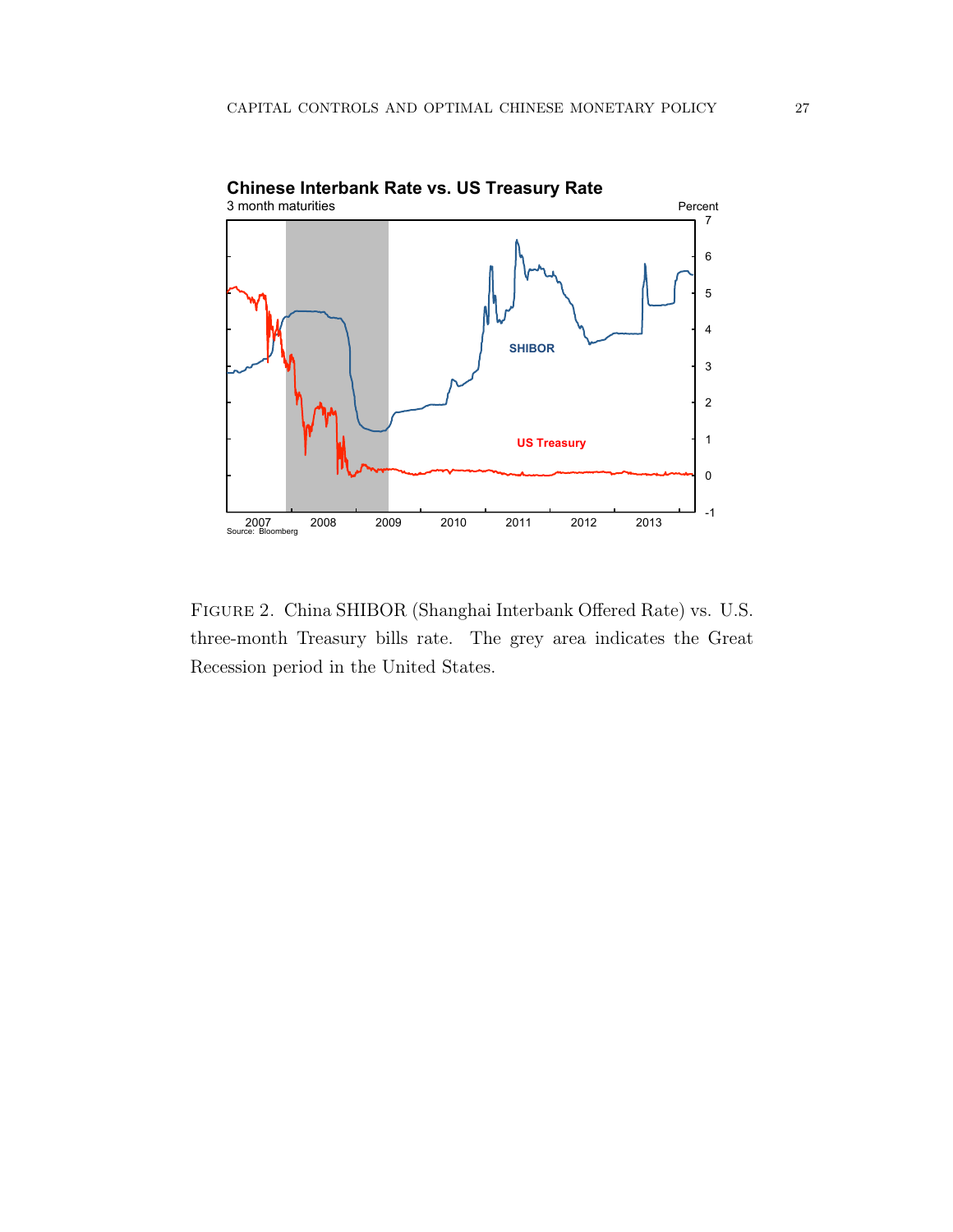

Figure 3. China's consumer price inflation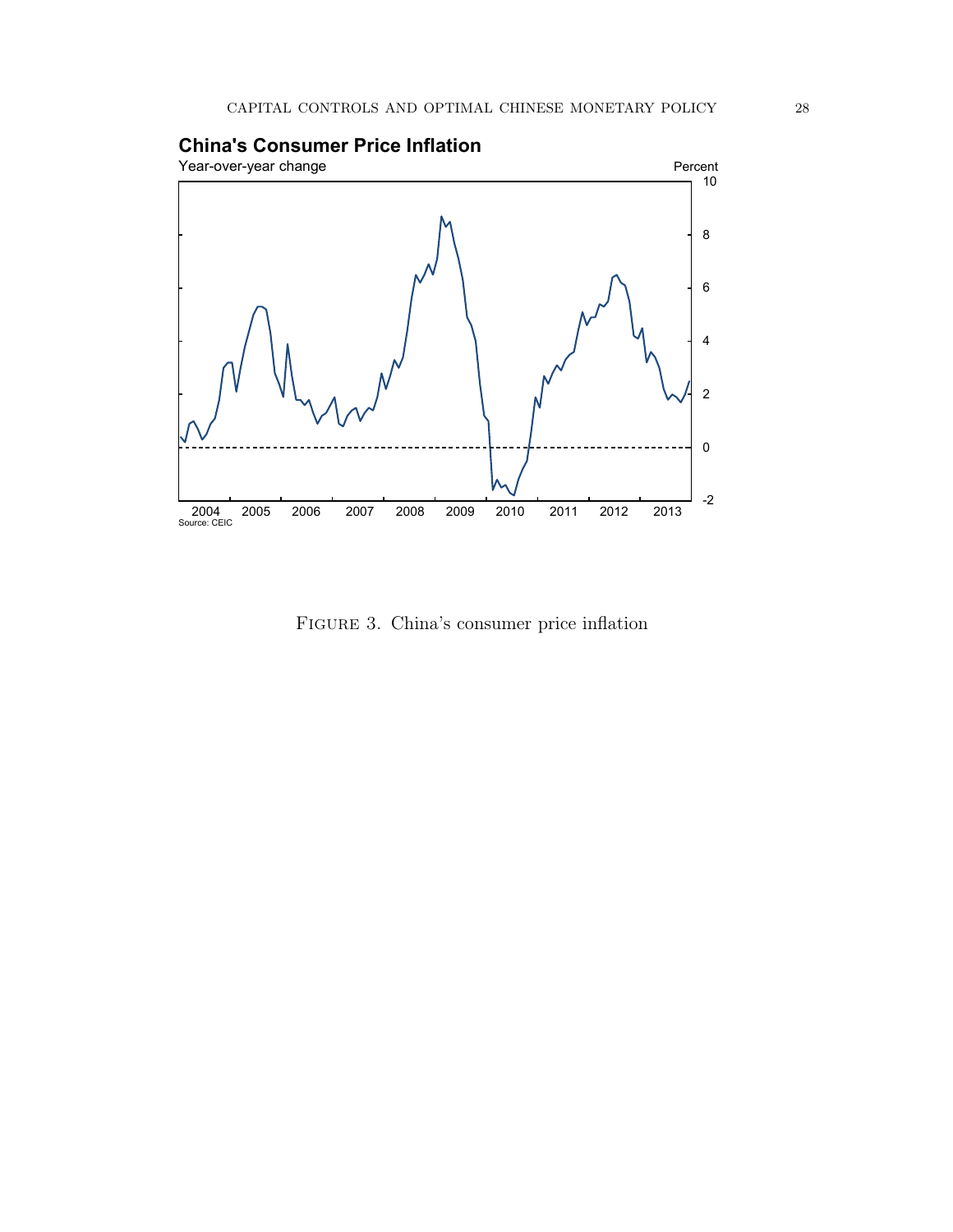

FIGURE 4. Impulse responses to a decline in the foreign interest rate in the benchmark model.